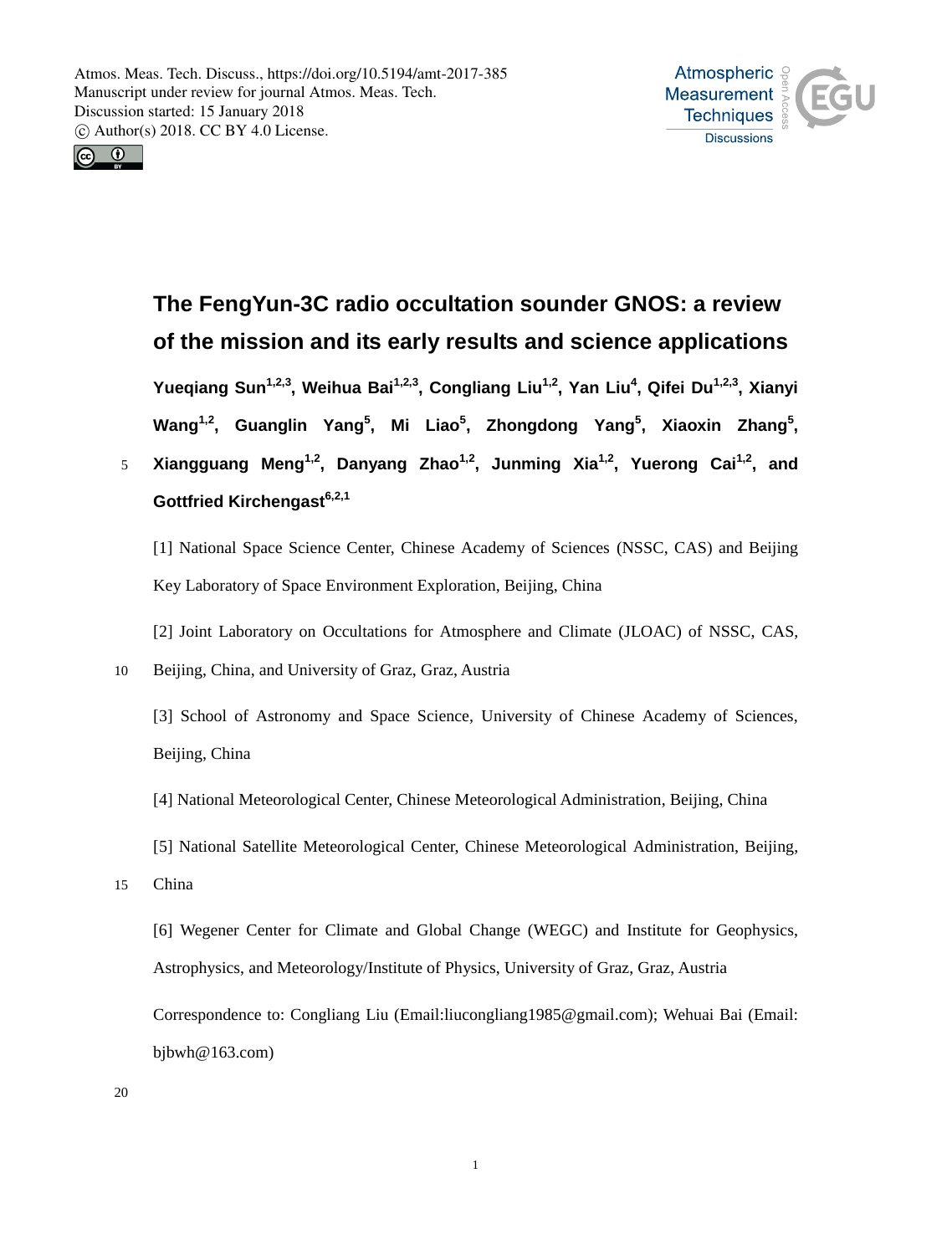



# **Abstract**

The Global Navigation Satellite System (GNSS) occultation sounder (GNOS) is one of the new generation payloads onboard the Chinese FengYun 3 (FY-3) series of operational meteorological satellites for sounding the Earth's neutral atmosphere and ionosphere. FY-3C GNOS, onboard the

- 5 FY-3 satellite C launched in September 2013, was designed for acquiring setting and rising radio occultation (RO) data by using GNSS signals from both the Chinese BeiDou System (BDS) and the U.S. Global Positioning System (GPS). So far, the GNOS measurements and atmospheric and ionospheric data products have been validated and evaluated and then been used for atmosphere and ionosphere related scientific applications.
- 10 This paper reviews the FY-3C GNOS instrument, RO data processing, data quality evaluation, and research applications. The reviewed data validation and application results demonstrate that the FY-3C GNOS mission can provide accurate and precise atmospheric and ionospheric GNSS (i.e., GPS and BDS) RO profiles for numerical weather prediction (NWP), global climate monitoring (GCM) and space weather research (SWR). The performance of the FY-3C GNOS
- 15 product quality evaluation and scientific applications establishes confidence that the GNOS data from the series of FY-3 satellites will provide important contributions to SWP, GCM and SWR scientific communities.

#### **1 Introduction**

The Global Navigation Satellite System (GNSS) radio occultation (RO) technique (Melbourne

20 et al., 1994; Ware et al., 1996) for sounding the Earth's neutral atmosphere and ionosphere was demonstrated by the proof-of-concept Global Positioning System/Meteorology (GPS/MET) mission launched in 1995 (Ware et al., 1996; Kursinski et al., 1996; Kuo et al., 1998), and the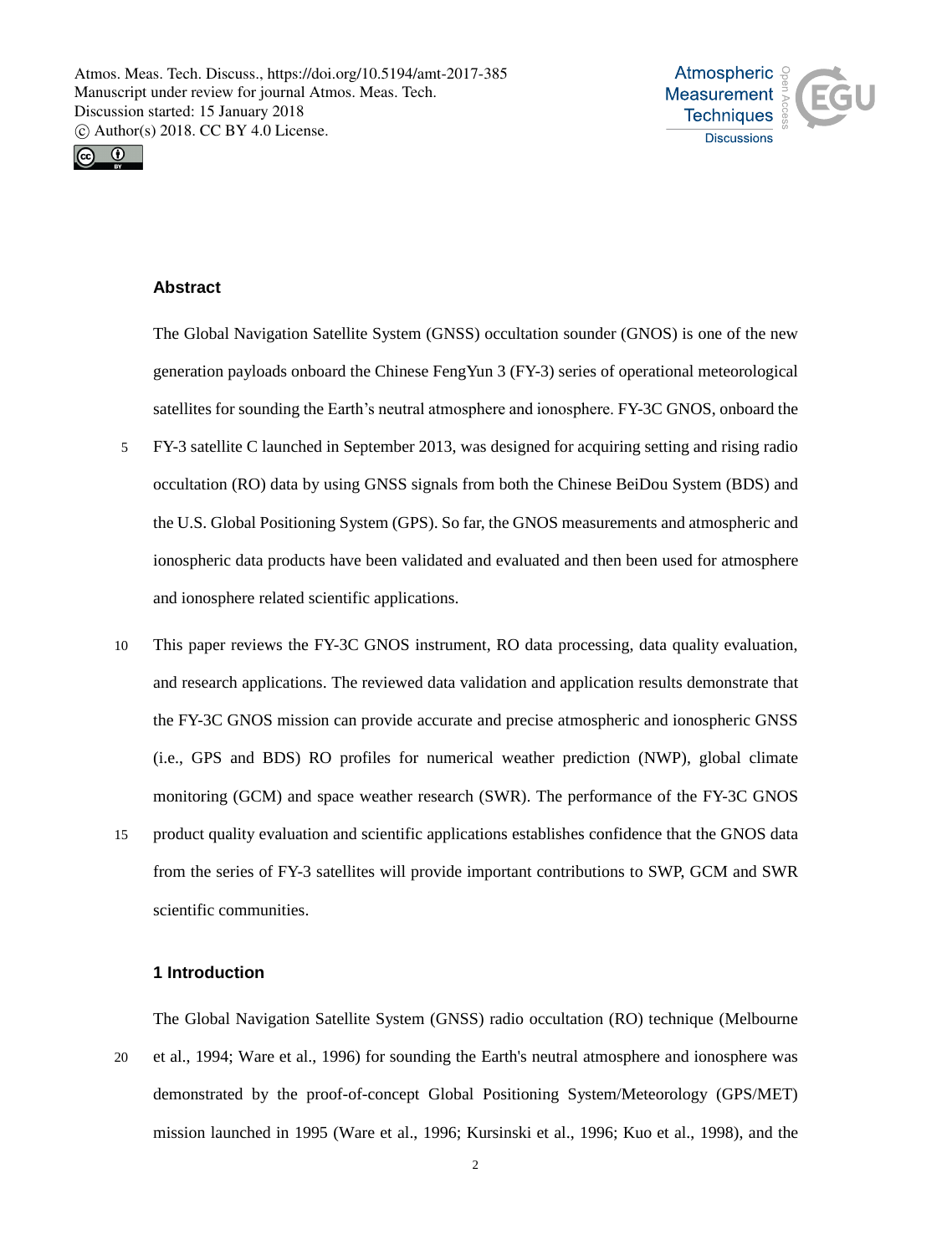



following GNSS RO missions such as the Challenging Mini-satellite Payload (CHAMP) (Wickert et al., 2001, 2002), the Constellation Observing System for Meteorology, Ionosphere and Climate (COSMIC) (Anthes et al., 2000, 2008; Schreiner et al., 2007), the Gravity Recovery and Climate Experiment (GRACE) (Beyerle et al., 2005; Wickert et al., 2005), and 5 the Meteorological Operational (MetOp) satellites (Edwards and Pawlak, 2000; Luntama et al., 2008). These missions have demonstrated the unique properties of the GNSS RO technique, such as high vertical resolution, high accuracy, all-weather capability and global coverage (Ware et al., 1996; Gorbunov et al., 1996; Rocken et al., 1997; Leroy, 1997; Steiner et al., 1999), and long-term stability and consistency of different RO mission observations (Foelsche et al.,

- 10 2009, 2011). Therefore, GNSS RO data products (i.e., bending angle, refractivity, temperature, pressure, water vapor, and ionospheric electron density profiles) have been widely used for numerical weather prediction (NWP) (e.g., Healy and Eyre, 2000; Kuo et al., 2000; Healy and Thepaut, 2006; Aparicio and Deblonde, 2008; Cucurull and Derber, 2008; Poli et al., 2008; Huang et al., 2010; Le Marshall et al., 2010; Harnisch et al., 2013), global climate monitoring
- 15 (GCM) (e.g., Steiner et al., 2001, 2009, 2011, 2013; Schmidt et al., 2005, 2008, 2010; Loescher and Kirchengast, 2008; Ho et al., 2009, 2012; Foelsche et al., 2011a; Lackner et al., 2011) and space weather research (SWR) (Anthes, 2011; Anthes et al., 2008; Arras et al., 2008; Brahmanandam et al., 2012; Pi et al., 1997; Wickert, 2004; Yue et al., 2015).

The development of GNSS such as China's BeiDou navigation satellite system (BDS), Russia's

20 Global navigation satellite system (GLONASS), and the European Galileo system, has significantly enhanced the availability and capacity of the GPS-like satellites, which will make GNSS RO even more attractive in the future (Bai et al., 2017). These new GNSS satellites, together with planned low Earth orbit (LEO) missions, will offer much more RO observations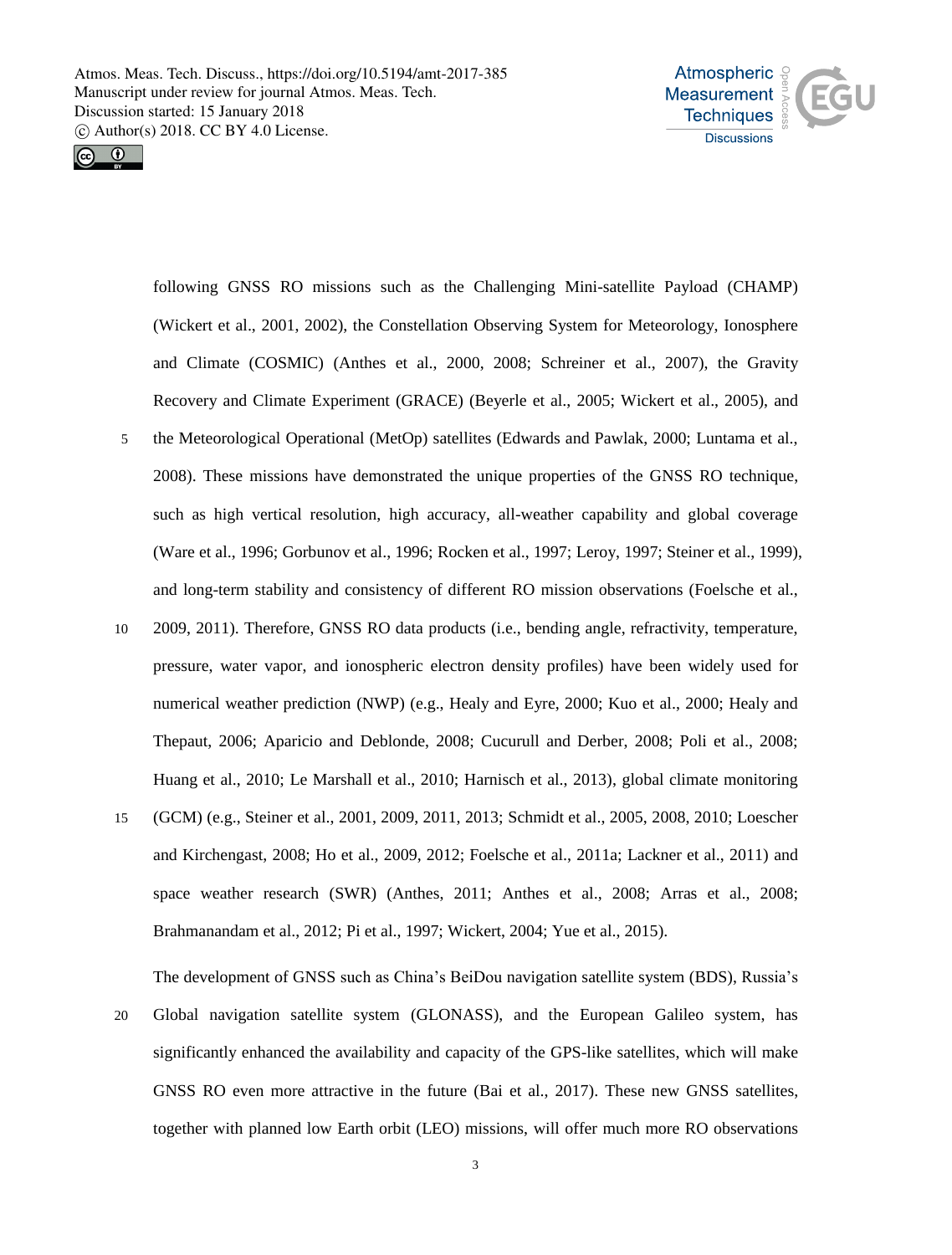



in future (Wang et al., 2015; Cai et al., 2017). One of these LEO missions is China's GNSS occultation sounder (GNOS) onboard the FengYun 3 series C (FY-3C) satellite, which was successfully launched on 23 September 2013 (Wang et al., 2013, 2014; Bai et al., 2014b, 2017; Liao et al., 2015, 2016a, 2016b; Wang et al., 2015; Du et al., 2016).

- 5 The FY-3C GNOS mission was designed and developed by National Space Science Center, Chinese Academy of Sciences (NSSC, CAS), for sounding the Earth's neutral atmosphere and ionosphere by using both the BDS and GPS signals (Wang et al., 2015; Bai et al., 2017). The FY-3C satellite is the first BDS/GPS compatible RO sounder with a state-of-the-art RO receiver —GNOS (Bai et al., 2012, 2014a; Wang et al., 2015; Du et al., 2016). The following FY-3
- 10 series of operational meteorological satellites (Figure 1) will continue to carry GNOS as a major payload. The next one of these satellites is FY-3D, which will be launched later in 2017 (Liao et al, 2016; Yang, et al, 2017; Sun et al., 2017).

The FY-3C GNOS instrument consists of three antennas, three radio frequency units (RFUs) and an electronic unit (EU), which uses high-dynamic, high-sensitivity signal acquisition and

- 15 tracking techniques (Figure 2). The three RFUs are installed close to their corresponding antennas by using sharp cavity filters, to reduce the loss of the cable between antennas and RFUs. The EU is the major component of GNOS, which accomplishes the GNSS remote sensing signals acquisition and tracking as well as the real-time positioning and carrier phase observations (Wang et al., 2015). In FY-3C GNOS design, the different features of BDS and
- 20 GPS signals have been taken into account, and it can observe both the neutral atmosphere and ionosphere by using both BDS and GPS signals.

As shown in Figure 2, the FY-3C GNOS instrument involves a positioning antenna, a rising occultation antenna, and a setting occultation antenna as part of its physical structure. In term of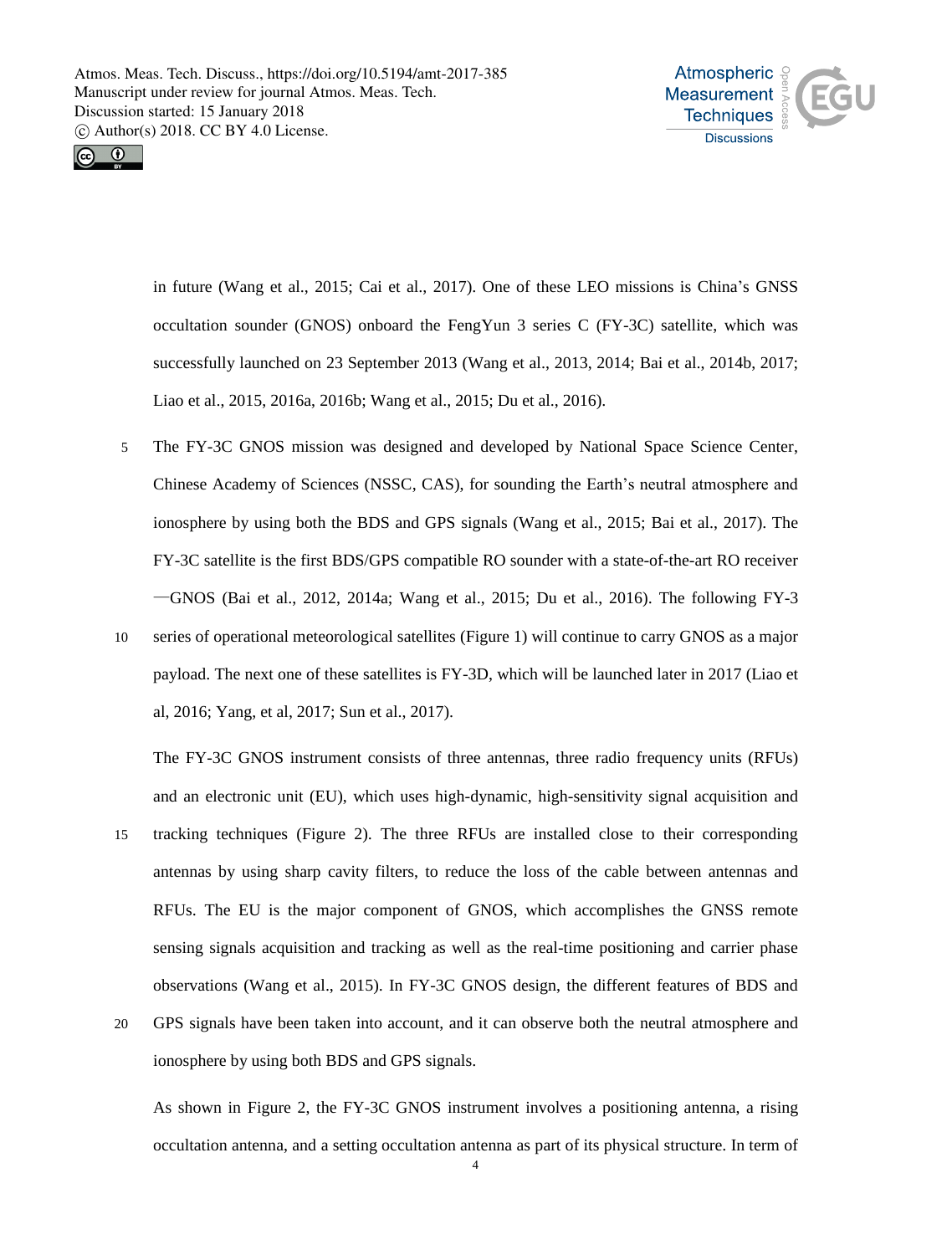



electrical structure, the FY-3C GNOS involves five antennas because each occultation antenna has an ionosphere occultation antenna and an atmosphere occultation antenna (Bai et al., 2014).

The positioning antenna is a wide beam, low-gain antenna pointing toward zenith, which can track six BDS and eight GPS satellites, simultaneously. Its measurements are used for real-time 5 navigation, positioning and the LEO satellites' precise orbit determination (POD) in post

processing.

The front-view (along the satellite velocity direction) occultation antenna and back-view (satellite anti-velocity direction) occultation antenna are used for rising and setting occultation event tracking, respectively. The FY-3C GNOS can track four BDS and six GPS occultation 10 events simultaneously. The atmosphere occultation antennas have a pattern that is wide in azimuth and narrow in elevation. A gain of approximate 10 dBi is reached over the coverage range between about ±35 degree in azimuth and between about ±7.5 degree in elevation (Bai et al., 2014; Du et al, 2016).

The EU of FY-3C GNOS is based on a field-programmable gate array (FPGA) and digital

15 signal processor (DSP) framework. After filtering and down-conversion in the RFU, the signals are digitally down converted with an analog-to-digital converter (ADC), then sampled at a high rate and transmitted to the channel processor of the EU, where the GNOS accomplishes navigation, positioning and occulting GNSS satellite prediction and selection, signal acquisition and tracking, and data handling. An ultra-stable oscillator (USO) is used as a reference oscillator with highly stable frequency (1-s Allan deviation of  $10^{-12}$ ), in order to retrieve atmospheric measurements with high accuracy (Du et al., 2016; Sun et al., 2017). It also allows using the zero-difference method to invert the excess phase measurements (Beyerle et al., 2005;

Bai et al., 2017).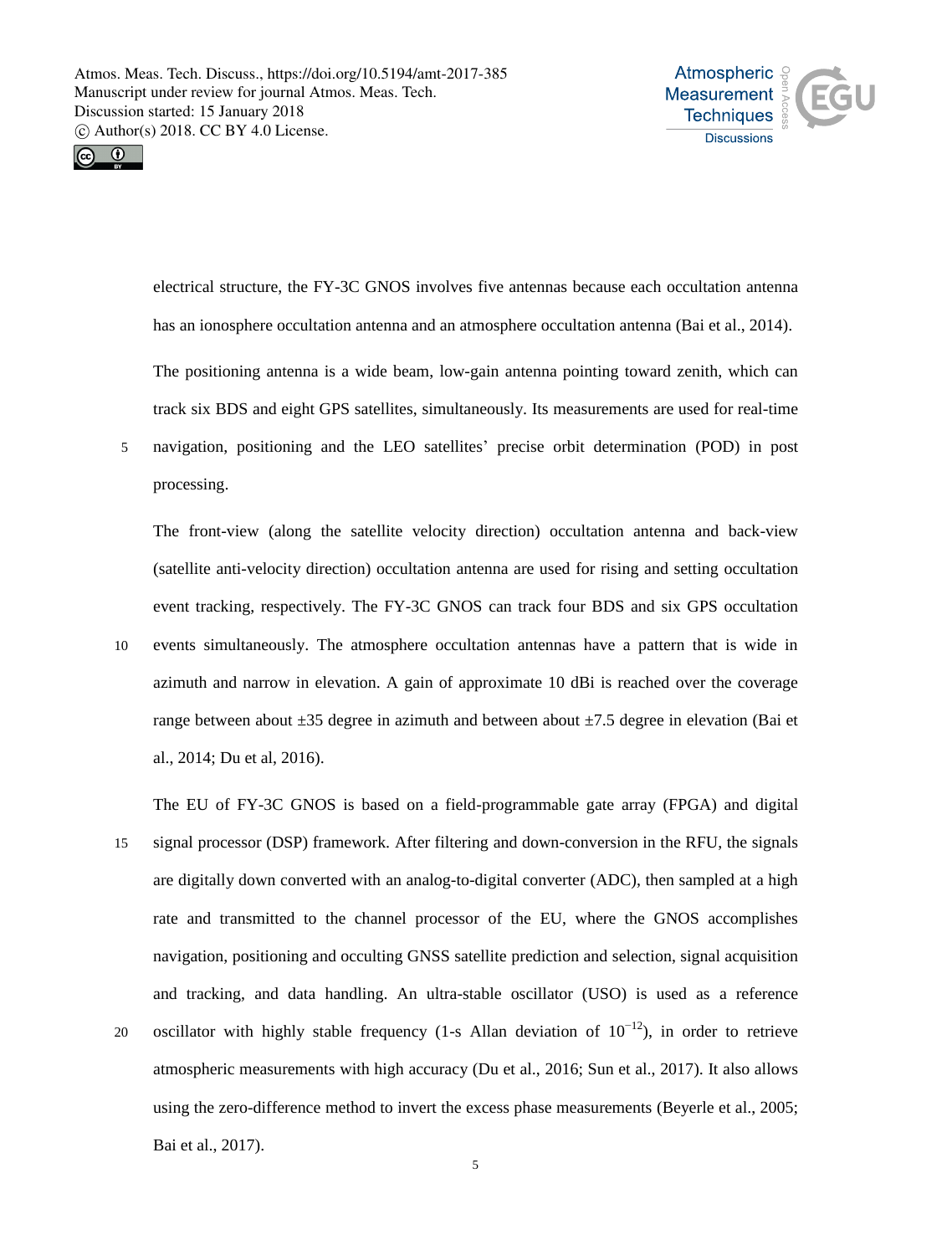



The FY-3C GNOS is a multi-frequency receiver with BDS/GPS compatibility, BDS B1/B2 closed-loop tracking, GPS L2 codeless-mode operation for P code, GPS L2C closed-loop tracking and GPS L1 C/A closed-loop and open-loop tracking capabilities. The capability for both BDS and GPS increases the number of transmitting sources and promises significant 5 enhancements in total throughput of measurements. The FY-3C GNOS receiver measures the following observable parameters: for each tracked GPS satellite, L1 C/A-code phase, L1 carrier phase, L1 signal amplitude, L2 P-code phase, L2C code phase (if present), L2 carrier phase, L2 signal amplitude; and for each tracked BDS satellite, B1I code phase, B1 carrier phase, B1 signal amplitude, B2I code phase, B2 carrier phase, and B2 signal amplitude (Bai et al., 2014).

- 10 In the lower part of the troposphere, where highly dynamic signal conditions are frequently encountered due to the strong atmospheric modulations, the GPS L1 signal is tracked in open loop in parallel with the closed-loop tracking. In open-loop tracking, the signal is down-converted using a numerically controlled oscillator, which generates a frequency given by an onboard Doppler model pre-calculated in GNOS without a feedback from received signal
- 15 (Sokolovskiy, 2001; Sokolovskiy et al., 2009). Particularly, for the rising occultation, an a priori range model of the atmospheric delay (Ao et al., 2009) is also calculated on board the GNOS. The baseband signal is then sampled at a rate of 100 kHz. Furthermore, a sampling rate of 100 Hz of open-loop tracking is proven to be sufficient to capture the signal modulated by the atmosphere dynamics and uncertainties of the Doppler model. The designed parameters of 20 FY-3C GNOS are summarized in Table 1; it can be seen that some parameters of the FY-3C GNOS are comparable to those of COSMIC (Rocken et al., 2000) or MetOp/GRAS (Loiselet et

al., 2000).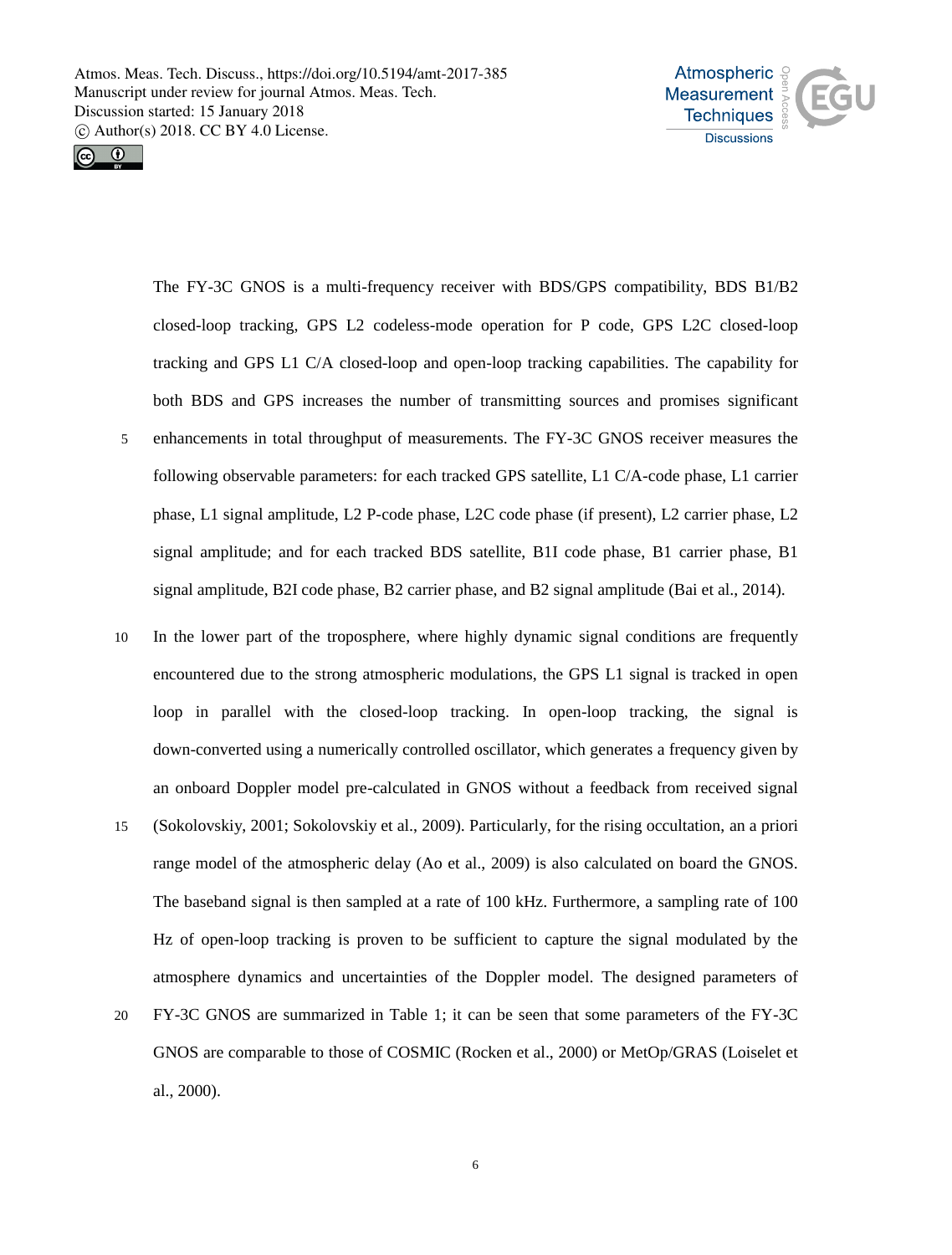



After this introduction to the topic and the GNOS instrument, the paper is structured as follows. Section 2 provides a description of FY-3C GNOS data processing and data products. Section 3 describes the validation and evaluation of FY-3C GNOS data. Section 4 presents the GNOS RO data applications. Finally, a summary and conclusions are given in Section 5.

# 5 **2 FY-3C GNOS data processing and data products**

The FY-3C satellite flies in a sun-synchronous polar orbit of inclination 98.8º, mean altitude 836 km and orbital period 101.5 minutes. Therefore, GNOS can observe the troposphere, stratosphere and ionosphere from the Earth surface to around 800 km altitude. As a multi-GNSS receiver, GNOS has the capability of observing the phases and amplitudes of radio waves from

- 10 GPS and BDS satellites as they are occulted by the Earth's atmosphere. From the raw GNOS observations, accurate and precise vertical bending angle profiles are obtained in the troposphere, stratosphere and ionosphere. Based on the bending angles, profiles of atmospheric/ionospheric refractivity are calculated. The refractivity is a function of temperature, pressure, water vapor pressure, and electron density, so the refractivity profiles can be used to 15 derive profiles of temperature and water vapor in the troposphere, temperature in the
- stratosphere and electron density in the ionosphere. The operational processing procedure and the product levels of the FY-3C GNOS RO data products are shown in Figure 3.

# **2.1 FY-3C GNOS mission system architecture**

As shown in Figure 3, the FY-3C GNOS mission system consists of three major segments, i.e.,

20 GNSS satellites segment, LEO satellite segment, and ground segment. The GNSS segment is composed of the GPS system and the (currently still regional) BDS system. The latter includes 5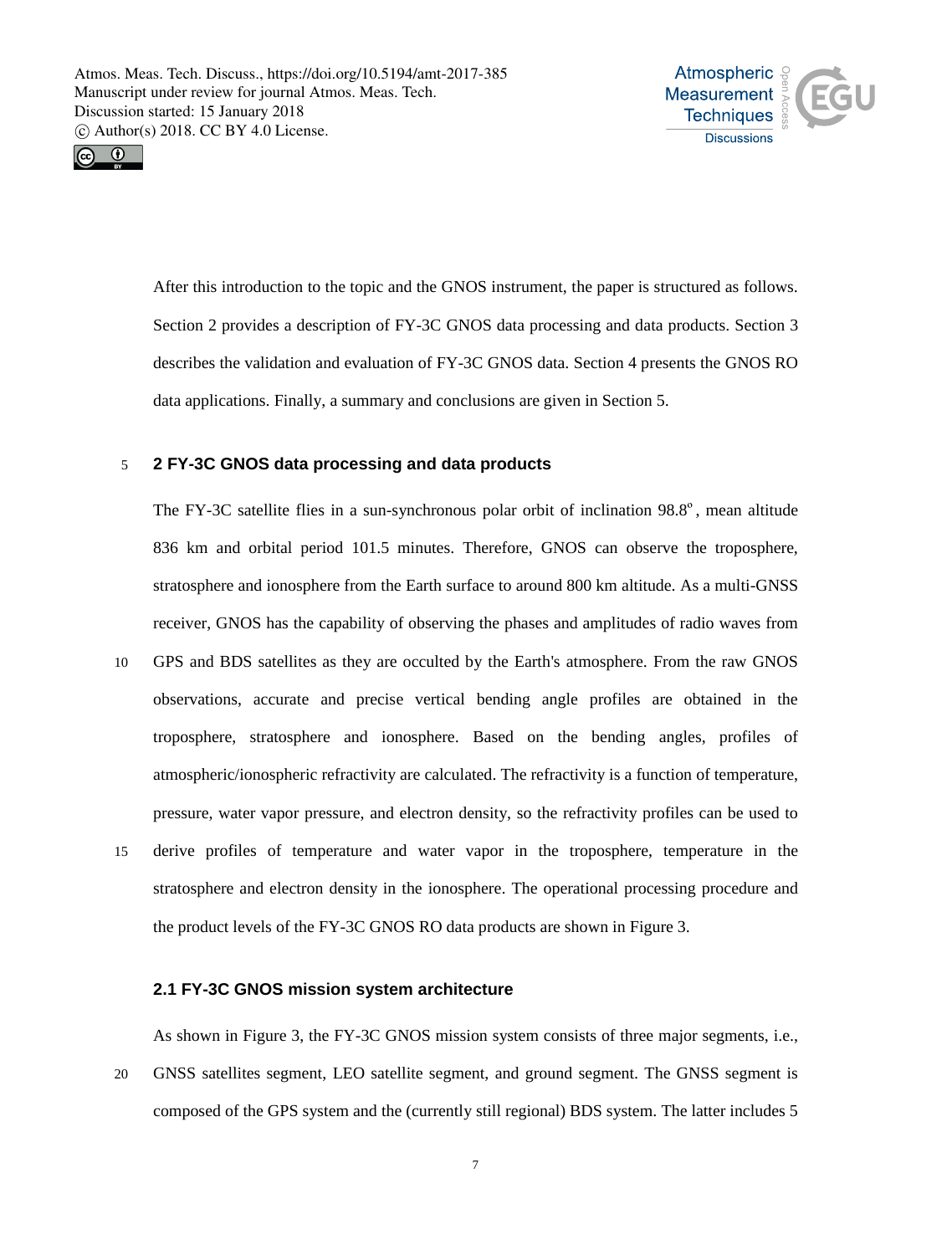



geostationary orbit (GEO) satellites, 5 inclined geosynchronous orbit (IGSO) satellites and 4 medium earth orbit (MEO) orbit satellites, available to conduct radio occultation. The LEO satellite segment is composed of the FY-3C satellite carrying the GNOS RO receiver. The ground segment involves a data processing center in Beijing and 5 ground stations, located in 5 Beijing, Wulumuqi, Guangzhou, Jiamusi and Kiruna, respectively. In addition, in the ground segment, auxiliary information provided by the international GNSS service (IGS) stations, such as the GPS/BDS precise orbits, clock files, Earth orientation parameters, and the coordinates and measurements of the ground stations, are also needed.

#### **2.2 FY-3C GNOS Level-0 data preparation**

10 In total there are 12 instrument payloads onboard the FY-3C satellite and their observed data is downloaded to the ground data stations, and then transferred to the data processing center in Beijing. In the data processing center, firstly the raw observed data are decrypted and decompressed, and then the data packets are classified and stored in 12 different specific storage spaces, according to the number of different instrument payloads. One of the 12 data packets is 15 the binary format FY-3C GNOS observations, mainly including phase and SNR (signal to noise ratio) measurements, and these raw data are defined as the Level-0 data.

#### **2.3 FY-3C GNOS Level-1 data processing**

The unpacking and interpretation program module verifies and revises the data package format of the FY-3C Level-0 raw data; and then unpacks them into 7 packages, i.e., GPS positioning

20 package, GPS ionospheric occultation package, GPS atmospheric closed-loop occultation package, GPS atmospheric open-loop occultation package, BDS positioning package, BDS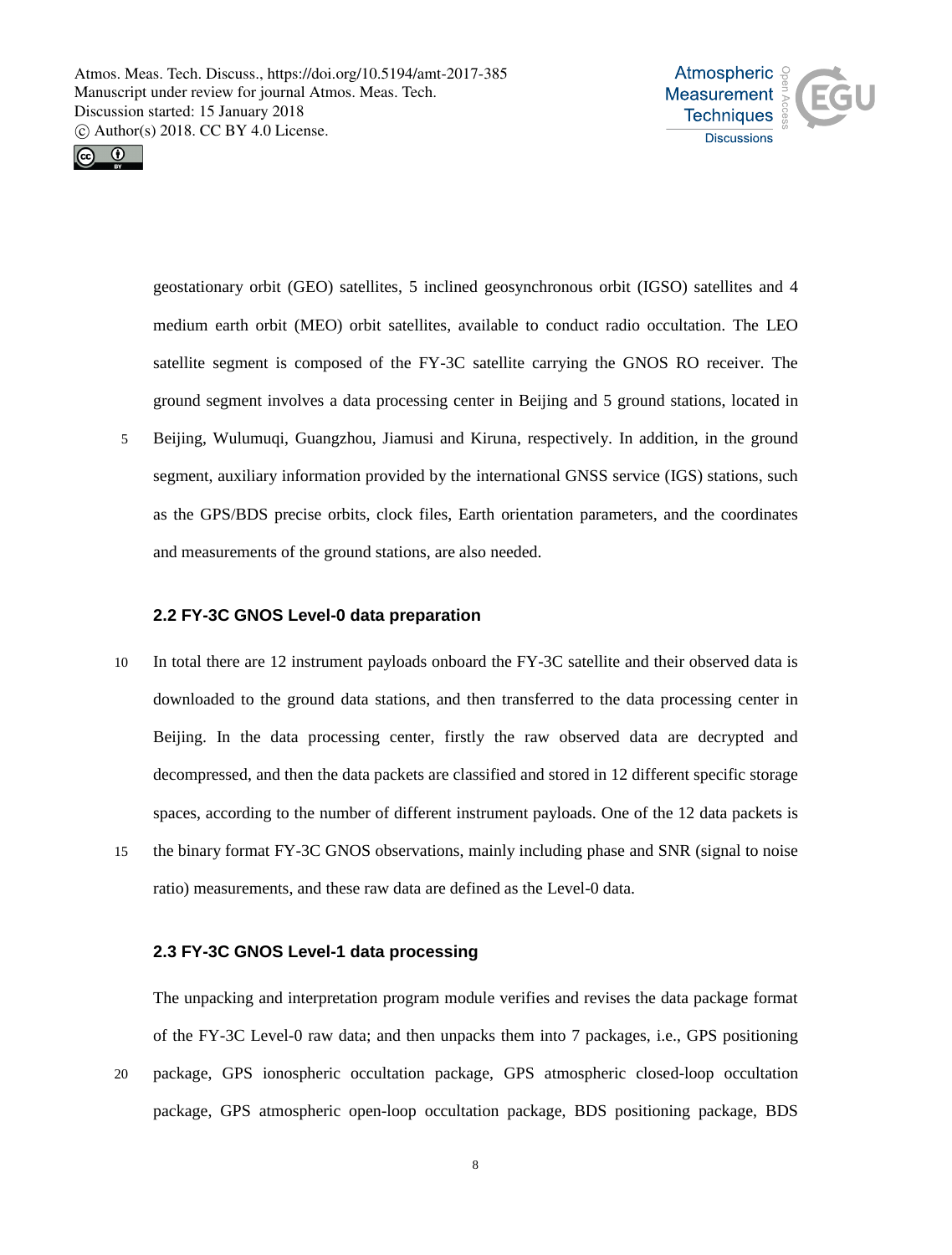



ionospheric occultation package, and BDS atmosphere occultation package; finally the progam processes and stores the data according to the naming rules and data storage principles. The format conversion program module subsequently converts the data into receiver-independent exchange format (RINEX) or NetCDF format. According to the time period of the observed 5 data, the auxiliary data acquisition program module automatically downloads the BDS/GPS ephemeris and almanac data, from the IGS website and other specific websites, for use by the LEO precise orbit determination (POD) module.

Highly accurate measurements by the GNSS and LEO satellites in terms of time and position are the key to successful retrieval of the atmospheric and ionospheric profiles of an occultation

- 10 event. According to the GNSS positioning package data and satellite precision ephemeris data, the POD program module conducts the LEO POD to obtain LEO satellite accurate position, velocity, satellite attitude, receiver clock error and clock drift information. Based on the measurements of pseudo range and carrier phase as well as the attitude information of the GNOS POD antenna, the GNSS clock offsets, GNSS precise orbit information, and the Earth
- 15 orientation parameters, the LEO POD can be conducted by integrating the equations of celestial motion. Currently, in FY-3C GNOS data processing, the Bernese software (V5.0) (Dach et al., 2007) and the position and navigation data analyst (PANDA) software (Zhao et al, 2017) have been used and evaluated, and both of them can deliver highly accurate POD results.

Based on the LEO POD data and occultation observations, the excess phase calculation program

20 module is run to determine excess phase data by using the single- or zero-differencing method (Bai et al., 2017). Generally, in the processing of GNOS data, the single-differencing technique is applied to obtain the excess phase as a function of time in an Earth-centred inertial reference frame. Under the condition of fewer reference satellites, a zero-difference technique should be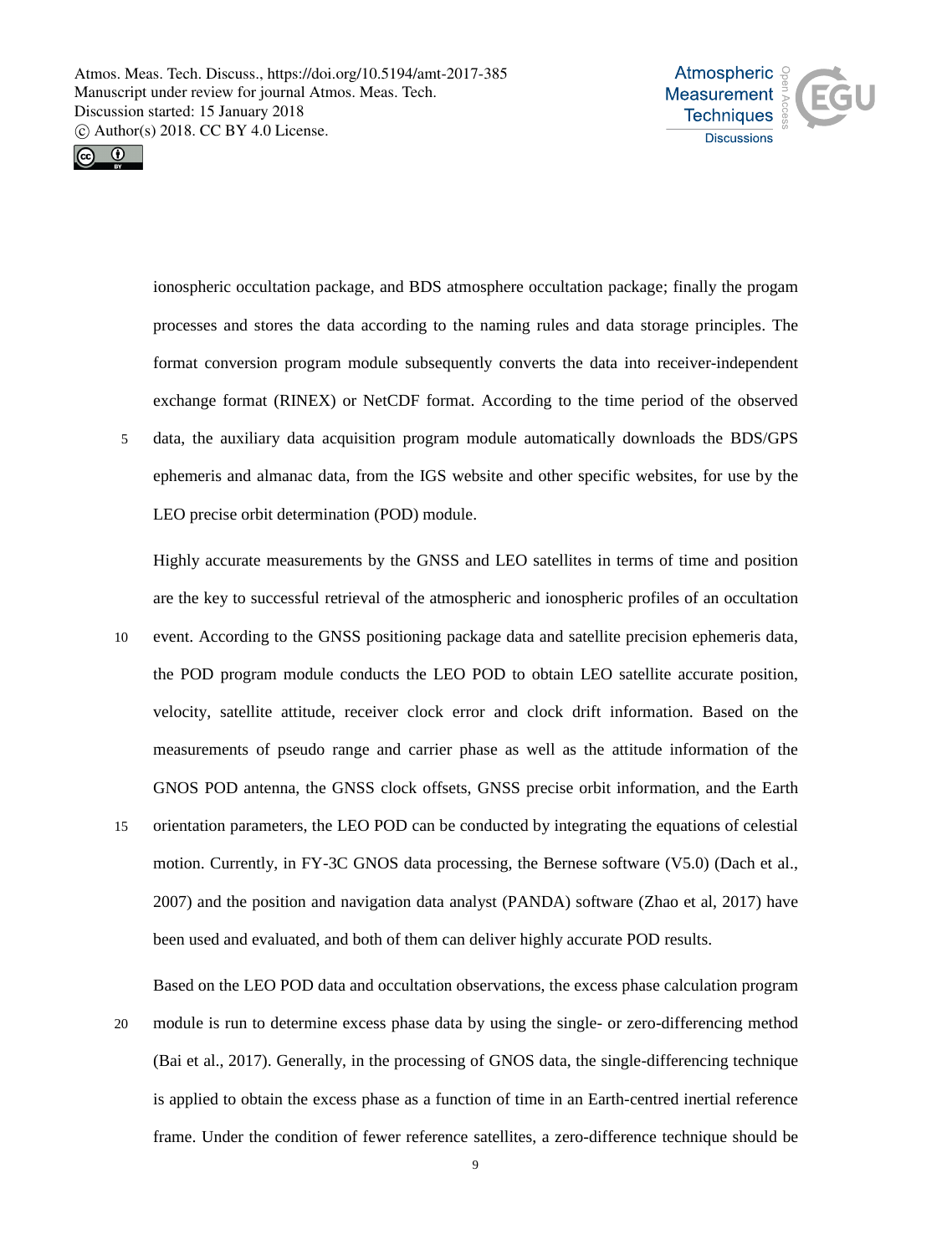



more appropriate for BDS, since it does not require a reference satellite for simultaneous observations but requires an ultra-stable oscillator on an LEO receiver (Beyerle et al., 2005), which is available for GNOS (cf. Table 1; Bai et al., 2017).

# **2.4 FY-3C GNOS Level-2 data processing**

5 The data pre-processor module includes the atmospheric and ionospheric occultation data pre-processing modules, which mainly involves quality control, data filtering, and open loop data quality control and initial processing.

The atmosphere inversion module includes the atmospheric impact parameter and bending angle calculation, inversion to refractivity, and temperature, pressure and humidity retrieval.

- 10 The radio occultation processing package (ROPP) software (V6.0) developed at ROM SAF (radio occultation meteorology satellite application facility) is used for this purpose. More specifically, from the excess phase the Doppler frequency can be obtained, then the bending angles are determined from the Doppler frequency shift and the corresponding satellite positions and velocities (e.g., Kursinski et al., 1997). In order to retrieve neutral atmospheric parameters,
- 15 the ionosphere effects on the bending angles need to be eliminated. For the GNSS L band signals, the ionosphere refractivity is proportional to the inverse square of the frequencies, whereas the neutral atmosphere refractivity is almost independent of the frequencies (Vorob'ev and Krasil'nikova, 1994; Syndergaard, et al., 2000). Therefore, a dual-frequency linear combination can mostly correct the first-order ionospheric effects (Vorob'ev and Krasil'nikova,
- 20 1994). However, there are some higher-order ionospheric effects that still remain in the bending angle profiles (Kursinski et al., 1997; Liu et al., 2013, 2015, 2016, 2017a). To reduce the ionospheric residual errors and other small-scale noise, the statistical optimization technique is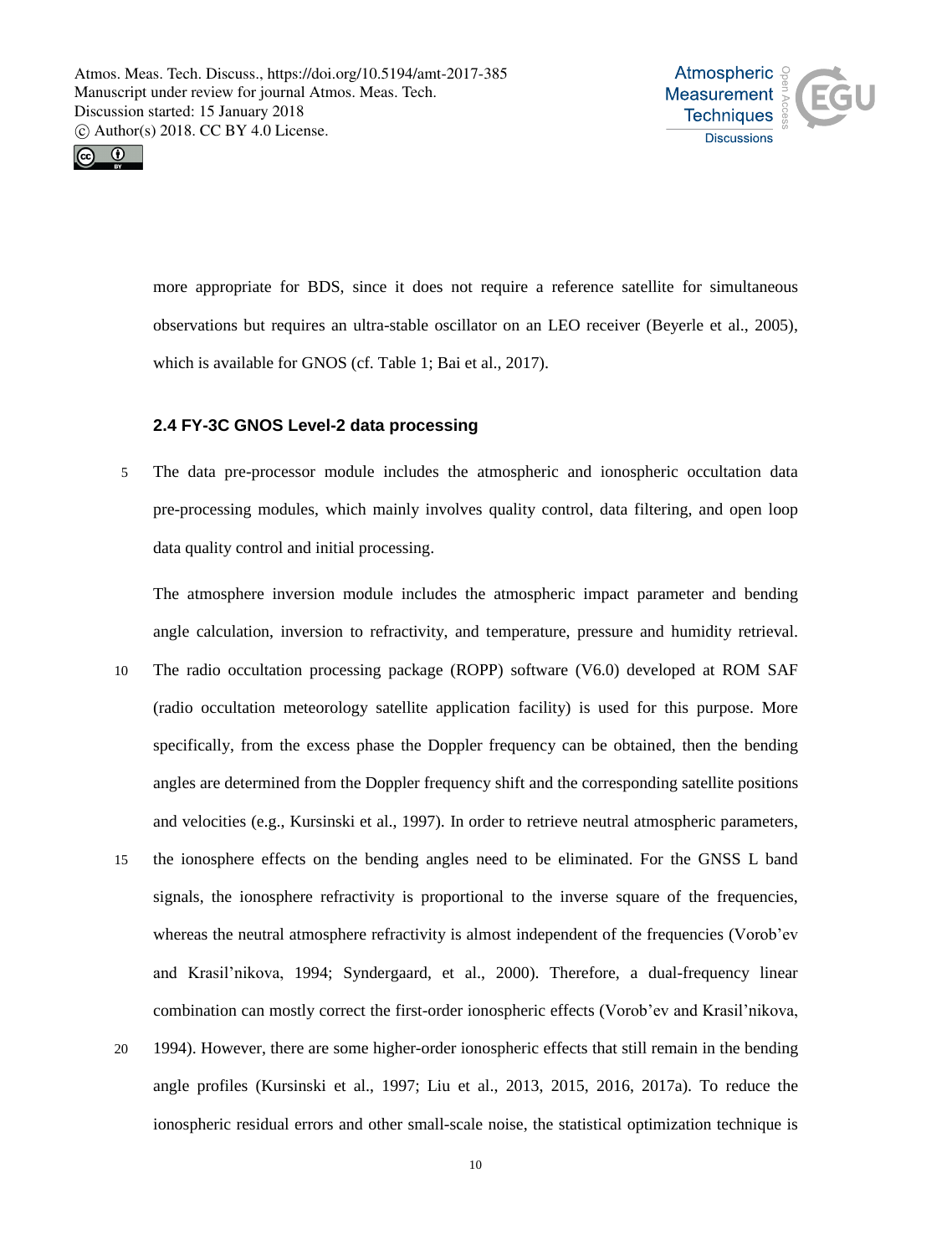



used together with the MSISE-90 climatology model. An optimal linear combination is expressed as a matrix equation to compute the neutral atmospheric bending angle and the ionospheric bending angle.

After ionospheric correction, under the assumption of local spherical symmetry, the refractive

5 index can be retrieved by an Abel transform from a given bending angle profile  $\alpha$  as function of impact parameter *a* , as shown in Eq. (1) (Fjeldbo et al., 1971; Melbourne et al., 1994; Kursinski et al., 1997), and then, refractivity *N* can be obtained from the refractive index *n* as shown in Eq. (2).

$$
n(a_0) = \exp\left[\frac{1}{\pi} \int_{a_0}^{\infty} \frac{\alpha(a)}{\sqrt{a^2 - a_0^2}} da\right]
$$
 (1)

$$
N = (n-1) \times 10^6 \tag{2}
$$

The refractivity is a function of temperature (*T*), pressure (*p*), water vapor pressure (*e*), and electron density  $(n_e)$ , as shown in Eq. (3).

$$
N = 77.6 \frac{p}{T} + 3.73 \times 10^5 \frac{e}{T^2} - 4.03 \times 10^7 \frac{n_e}{f^2}
$$
 (3)

where *f* is the frequency of the GNSS signal. Therefore the refractivity profiles can be used to 15 derive profiles of temperature, water vapor and ionospheric electron density.

Because of the ambiguity of temperature and humidity in lower troposphere (Healy and Eyre, 2000; Poli et al., 2002), one-dimensional variation (1-D-Var) analysis, involving co-located profiles of the Chinese global forecast model (used as background at T639L60 resolution), is used to retrieve temperature and humidity profiles (Liao et al., 2016).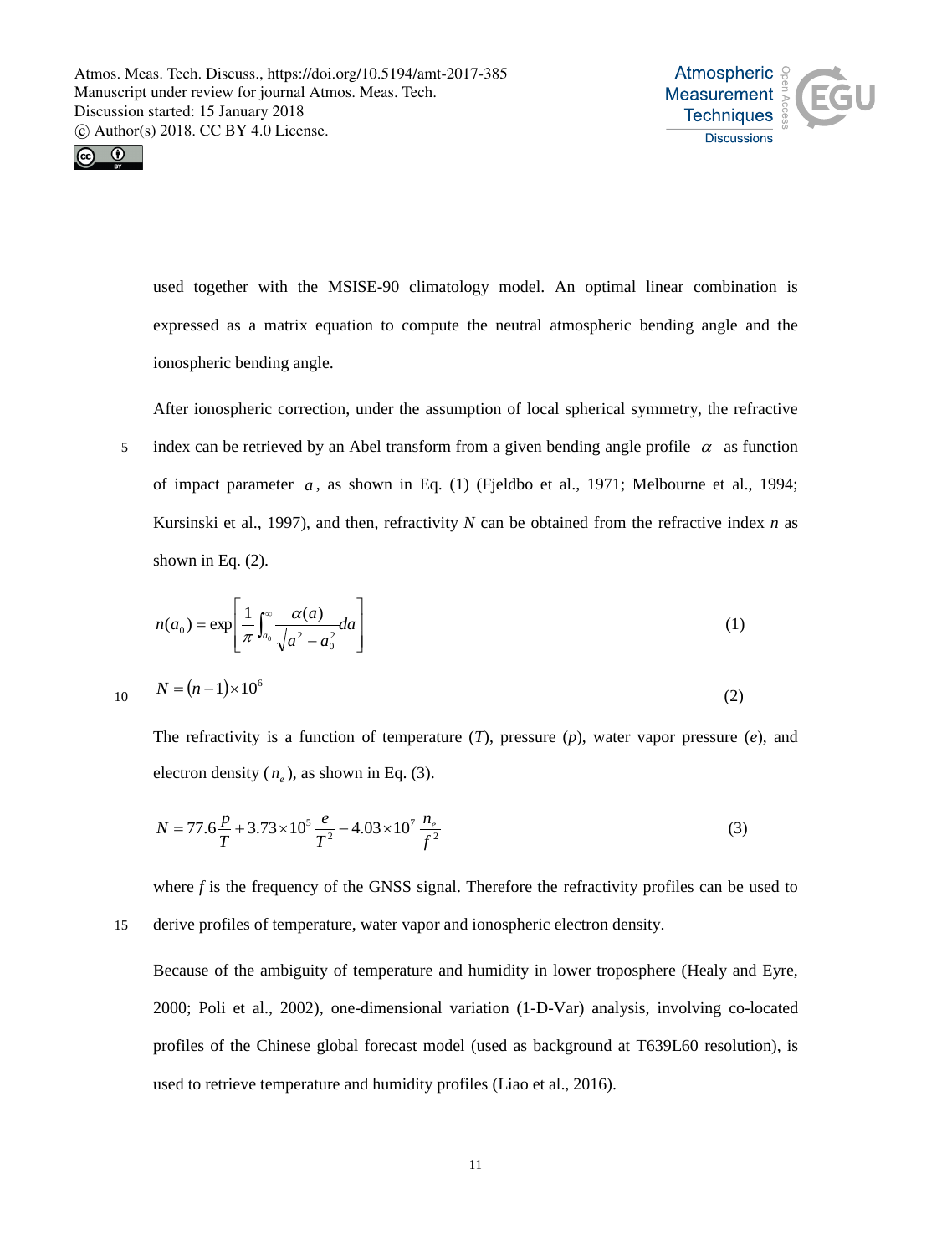



The ionosphere inversion module involves the ionospheric Total Electron Content (TEC) calculation and the electron density retrieval, in which the dual frequency difference method is used. The FY-3C GNOS ionospheric occultation data mainly include dual frequency carrier phase and SNR observations, with a sampling rate of 1 Hz. Since the primary mission of FY-3C 5 GNOS is the neutral atmosphere occultation sounding, when there is no free channel, a new atmospheric occultation event will occupy an ionospheric occultation channel. Therefore, the number of complete ionospheric occultation profiles is less than that of the atmospheric RO events, and there are typically around 220 GPS and 130 BDS ionospheric RO events per day.

When GNSS signals transmitted through the ionosphere from GNSS satellites to the FY-3C 10 satellite are bent and delayed by ionosphere refraction effect, the TEC can be calculated by using Eq. (4) (e.g., Syndergaard et al., 2000),

$$
TEC = \frac{f_1^2 f_2^2}{C(f_1^2 - f_2^2)} (L_1 - L_2),
$$
\n(4)

where  $L_1$  and  $L_2$  are the dual-frequency carrier phase observations, constant C=40.3082 m<sup>3</sup>  $s^2$ , and  $f_1$  and  $f_2$  are the two signal frequencies. Then the electron density  $N_e$  in the 15 ionosphere is derived by using an inverse Abel transformation, as shown in Eq. (5),

$$
N_e(r) = -\frac{1}{\pi} \exp\left(\int_{r_0}^{LEO} \frac{dTEC}{\sqrt{r_0^2 - r^2}} dr_0\right),\tag{5}
$$

where  $N_e$  is electron density and  $r$  the impact parameter for ionospheric altitudes.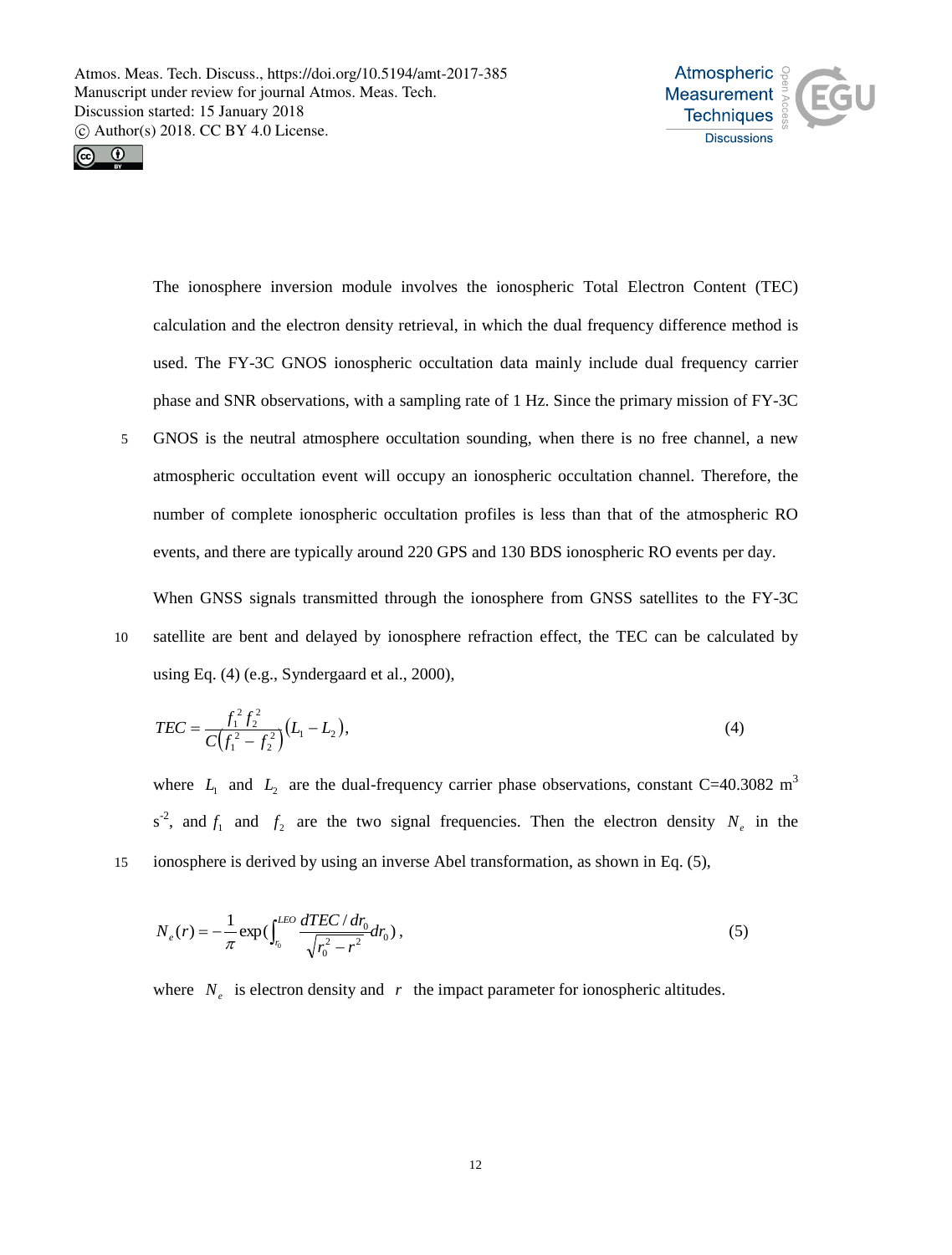



# **3 Preliminary validation and evaluation of the FY-3C GNOS data**

# **3.1 Evaluation of the FY-3C satellite POD data**

The FY-3C GNOS observations and its POD results, e.g., clock estimates, position and velocity, are fundamental and crucial elements of the whole GNOS RO data processing chain. Thus, the

- 5 FY-3C satellite POD performance has been evaluated by difference GNSS data processing centers (Liao et al., 2016; Li et al., 2017; Xiong et al., 2017; Zhao et al., 2017) by using the Bernese software (Liao et al., 2016) and PANDA software (Zhao et al., 2017), separately. In all these POD data quality evaluations, an internal consistency metrics method named overlapping orbit differences (OODs) (Zhao et al., 2017) has been used.
- 10 The Li et al. (2017) study showed the overlapping orbit consistency, and the 3D RMS of OODs was found 2.7 cm by using GPS data only and 3.4 cm by using both GPS and BDS data together. Furthermore, the 3D RMS of OODs was found 30.1 cm by using all the BDS data, and 8.4 cm by using the MEO and IGSO BDS data only. Similarly, the Xiong et al. (2017) study also showed overlapping orbit consistency, and the 3D RMS of OODs was found about 3.8 cm by 15 using both GPS and BDS data together, and about 22 cm by using BDS data only.
- Zhao et al. (2017) used the GPS and BDS observed data to conduct the POD of the FY-3C satellite, respectively. The solutions showed that the 3D RMS of 6-h OODs reached 2.3 cm and 15.8 cm for GPS-only and BDS-only procedures, respectively. The quality of the FY-3C POD result calculated by using the BDS data is worse than that by using GPS data mainly because of
- 20 the limited number of BDS satellites, and lower quality of BDS satellite POD data due to small number of ground stations as well as restricted distribution of ground stations. In the same study,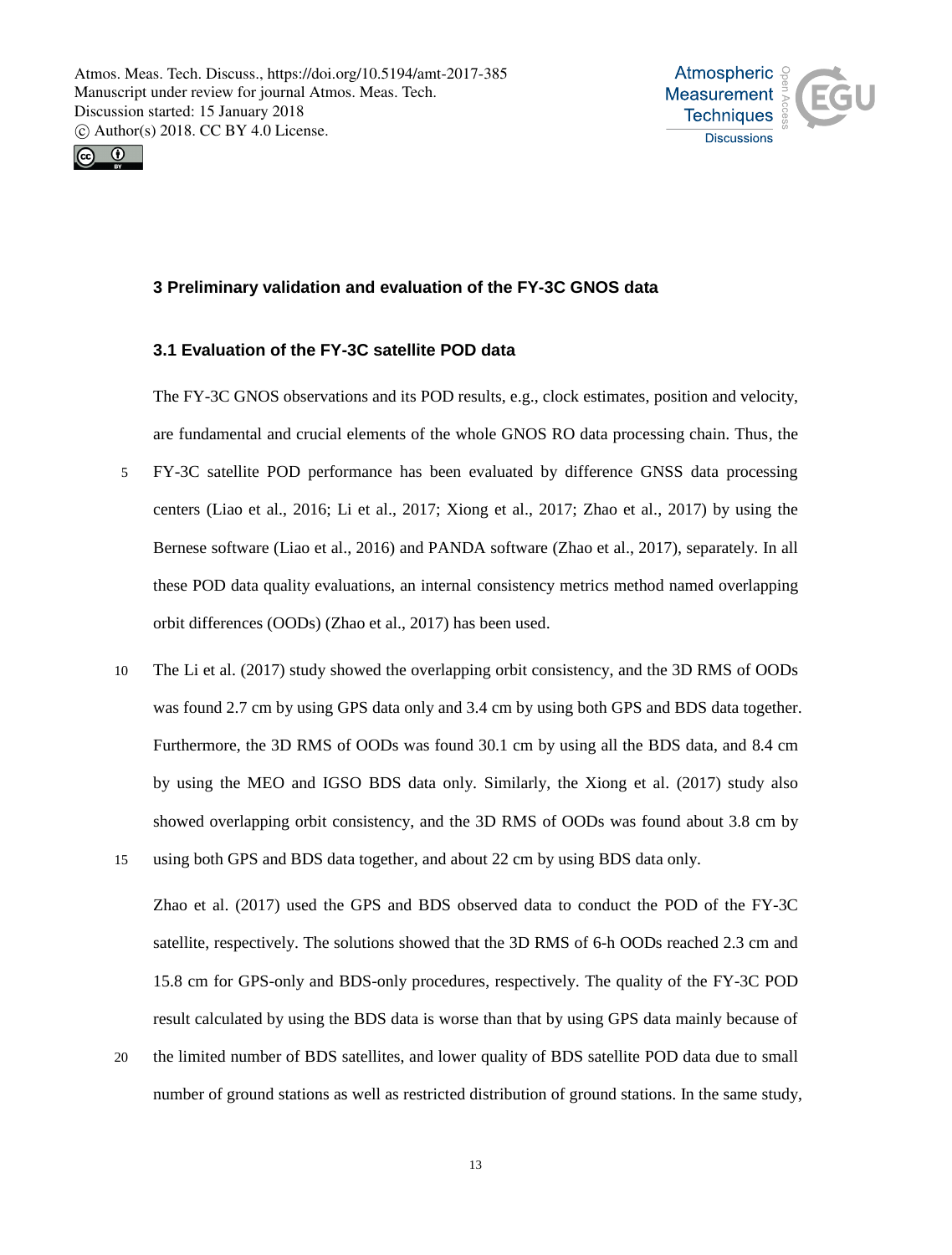



Zhao et al. (2017) improved the quality of BDS satellite POD data by using ground stations data and accurate FY-3C POD data, which were retrieved from GPS observations.

In NSSC, both the Bernese and PANDA software have been used in the FY-3C satellite POD processing and in this paragraph the POD performance of PANDA software is briefly discussed.

- 5 Since the BDS is an incomplete constellation and can only provide regional navigation and positioning services, mainly in Asia-Pacific area, the FY-3C GNOS satellite POD processing is implemented by using the reduced-dynamic orbit determination method in which the zero-differencing algorithm with a least-squares estimator method and dual-frequency ionospheric correction has been conducted (Cai et al., 2017). The quality analysis of the FY-3C
- 10 POD has been conducted by using two months of data. The results showed that the mean RMS of 6-hour OODs along radial, tangential, and normal directions are 1.24 cm, 1.60 cm, and 3.07 cm, respectively (Cai et al., 2017).

#### **3.2 Validation and evaluation of the FY3 C-GNOS atmospheric profiles**

After the launching of the FY-3C satellite, an in-orbit testing of the FY-3C GNOS data has been 15 presented by several papers (Wang et al., 2015; Liao et al., 2017; Bai et al., 2017).

In the Wang et al. (2015) study the GNOS RO events and their global distribution were analyzed; comparing with the GPS RO observations, the accuracy and consistency of BDS real-time positioning results and BDS RO products were analyzed. The preliminary results showed that comparing with the number of GPS GNOS RO events, the regional incomplete

20 BDS system with 14 navigation satellite can enhance the number of RO events by about 33% (Figure 4). The statistical BDS and GPS GNOS RO data analyses, by using 17 pairs of BDS/GPS GNOS RO events in a week, showed that the BDS/GPS difference standard deviation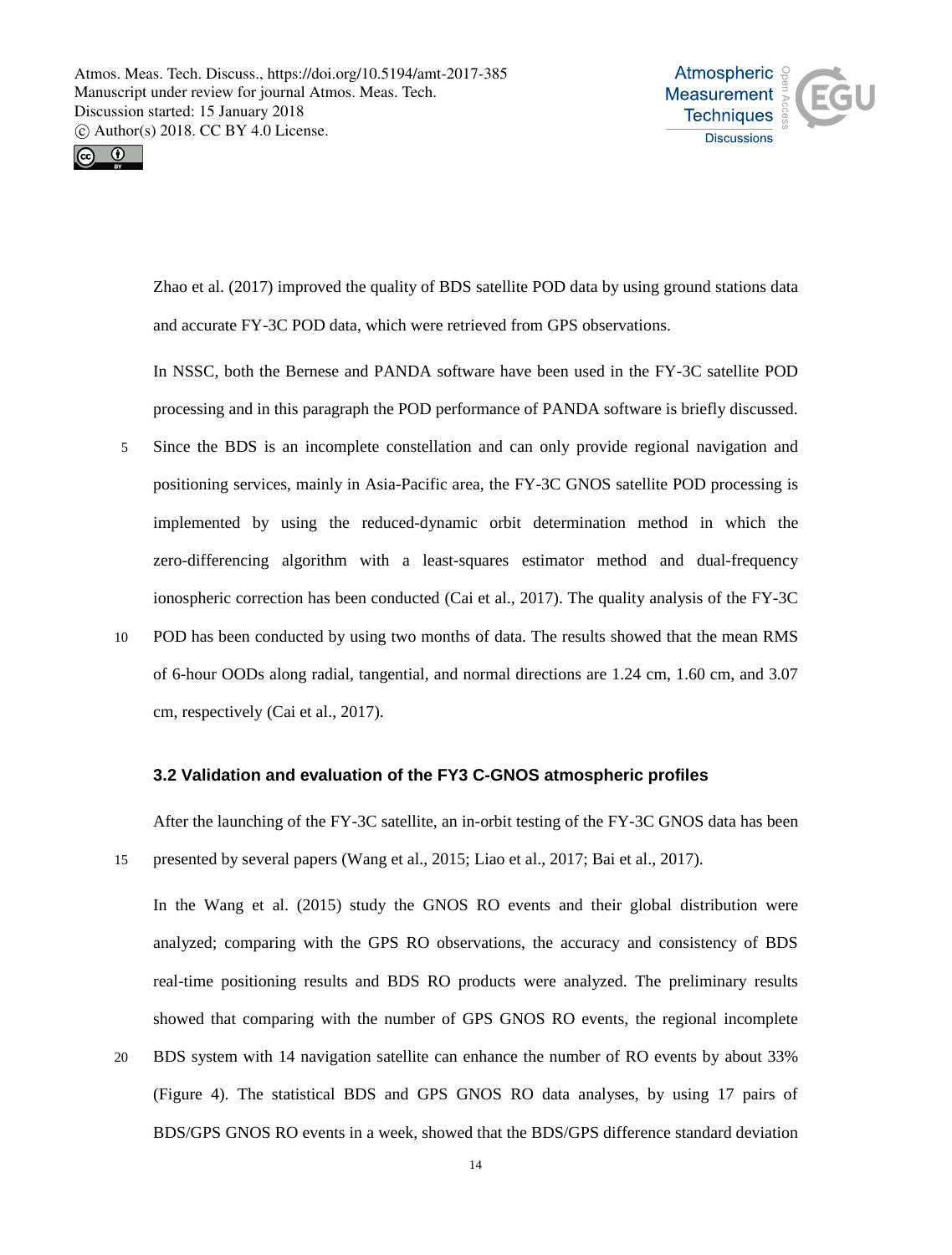



of refractivity, temperature, humidity, pressure and ionospheric electron density are lower than 2 %, 2 K, 1.5 g/kg, 2 %, and 15.6 %, respectively. Therefore, the BDS observations/products are in general consistent with those from GPS (Wang et al., 2015).

Comparing with the co-located ECMWF (European Centre for Medium-Range Weather 5 Forecasts) analysis model data, the quality of atmospheric refractivity profiles from the FY-3C GNOS mission have been evaluated by Liao et al. (2016). The results (Figures 5 and 6) showed that the mean bias of the refractivity obtained through GPS (BDS) GNOS was approximately  $-0.09\%$  ( $-0.04\%$ ) from the near surface to about 45 km. While the average standard deviation was approximately 1.81 % (1.26 %), it was as low as 0.75 % (0.53 %) in the range of  $5-25$  km, 10 where best sounding results are usually achieved.

Since FY-3C GNOS uses an ultra-stable oscillator with 1-sec stability (Allan deviation) at the level of  $10^{-12}$ , both zero-differencing and single-differencing excess phase processing methods are basically feasible for FY-3C GNOS observations. Focusing on the evaluation of the bending 15 angle and refractivity profiles that derived from zero-differencing and single-differencing excess phase data of BDS RO, a comparison analysis has been conducted by using a 3-month set of GNOS BDS RO data (October to December 2013) and the co-located profiles from ECMWF analyses (Bai et al., 2017). The statistics showed that the results from single- and zero-differencing are consistent in both bias and standard deviation, also demonstrated the 20 feasibility of zero-differencing for GNOS BDS RO observations. The average bias (and standard deviation) of the bending angle and refractivity profiles were found to be as small as about 0.05 % to 0.2 % (and 0.7 % to 1.6 %) over the upper troposphere and lower stratosphere,

including for the GEO, IGSO, and MEO subsets (Bai et al., 2017).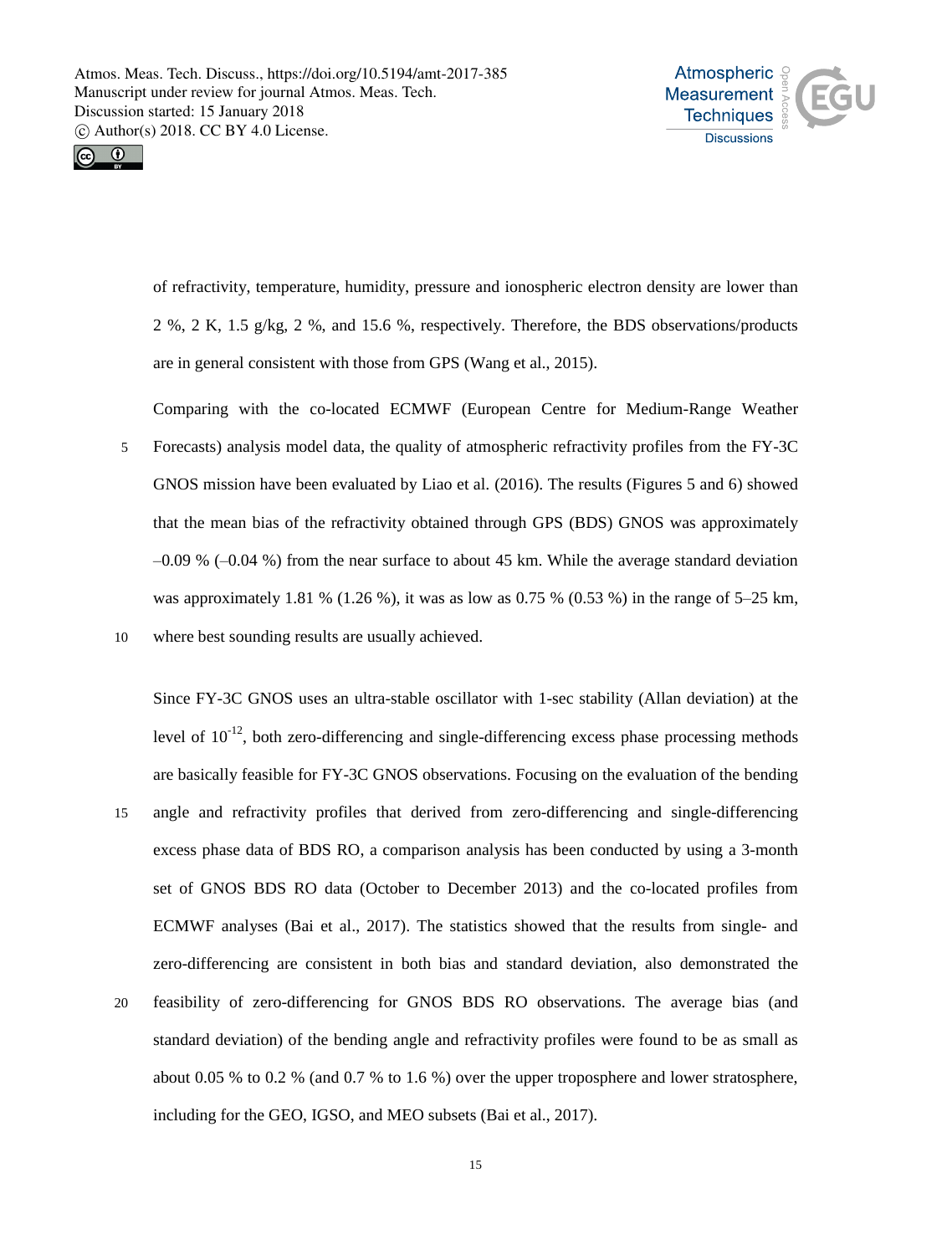



# **3.3 Validation and evaluation of the FY3 C-GNOS ionospheric profiles**

We evaluated the FY-3C GNOS ionosphere electron density profiles through a statistical comparison analysis with ionosonde data, in which both the BDS and GPS GNOS RO data were compared against observations from 69 ionosonde stations. For detailed information of 5 FY-3C GNOS ionosphere occultation data processing, and the evaluation analysis algorithms, we refer to Yang et al. (2017). Relevant statistical results are shown in Figure 7. The linear regression of absolute NmF2 values derived from the GNOS GPS occultation and ionosonde data, give a correlation coefficient of 0.95, statistical bias of 3.0 %, and standard deviation of 17.9 %, in which a total of 547 matching pairs of data were used. Similarly, the linear 10 regression of absolute NmF2 values derived from the GNOS BDS occultation and ionosonde data, gives a correlation coefficient of the fitted regression is 0.95, statistical bias of 4.7 %, and standard deviation of 19.2 %, in which a total of 376 matching pairs of data were used. One can see that the bias and standard deviation of the NmF2 derived from the GNOS BDS occultation and GPS occultation are consistent and comparable (Yang et al., 2017).

# 15 **4 Applications of FY-3C GNOS data products**

#### **4.1 Applications of the FY3 C-GNOS atmospheric products**

The FY-3C GNOS data, mainly including bending angle and refractivity profiles, have been assimilated in the global/regional assimilation and prediction system (GRAPES) of the China Meteorological Administration (Liu et al., 2014), for the NWP application. Figure 8 shows the

20 effects of the GPS GNOS RO data only (red line) and both the BDS and GPS GNOS RO data (blue line), used in 7-day forecast at 500 hPa altitude level, on the NWP results, in which the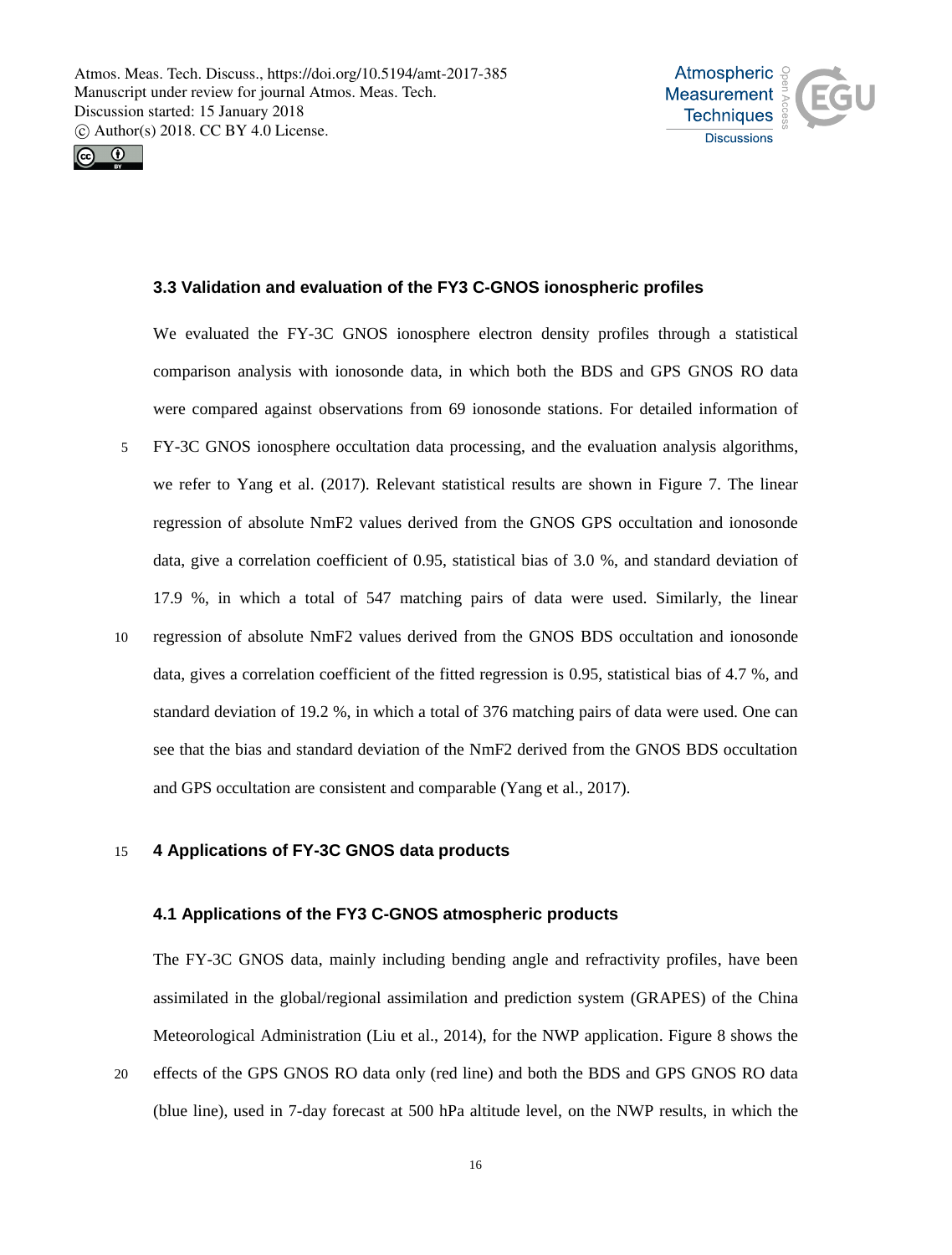



black line denotes the reference line, as well as the x-axis and y-axis denote the forecast time range and the anomaly correlation coefficient (ACC), respectively. The results indicated that FY-3C GNOS RO data have a positive effect on analysis and forecast at all medium-term forecast ranges in GRAPES, not only in the southern hemisphere where conventional 5 observations are lacking but also in the northern hemisphere where data are more dense.

Figure 9 shows an evaluation score card of the effects of the GPS and BDS FY-3C GNOS RO data on the GRAPES forecast results, in which the grey color denotes the effect is tiny, the red color denotes positive effect and the green color denotes negative effect. The evaluation results showed that except somewhere in north hemisphere and East Asia, the GPS and BDS GNOS 10 data trend to have overall clearly positive effects on the GRAPES NWP results. Since June 2017, the GNOS RO data are therefore operational assimilated into GRAPES by the CMA.

# **4.2 Applications of the FY3 C-GNOS ionospheric products**

The FY-3C GNOS ionospheric products have been applied in the ionospheric and space weather research areas. A comparison has been made between ionospheric peak parameters 15 retrieved by FY-3C GNOS RO data and those measured by globally distributed ionosondes (Mao et al., 2016). Reasonable agreement was obtained in this case; the results indicated that NmF2 and hmF2 retrieved from FY-3C GNOS measurements are reliable and can be used for ionospheric physics studies. The comparison between the FY-3C GNOS data and the IRI model is also reasonably good, but the IRI model tends to overestimate NmF2 at the crests of the 20 equatorial anomalies (Mao et al., 2016). In addition, Yang et al. (2016) analyzed sporadic E-layer events, caused by precipitating particle in the auroral region, by using FY-3C GNOS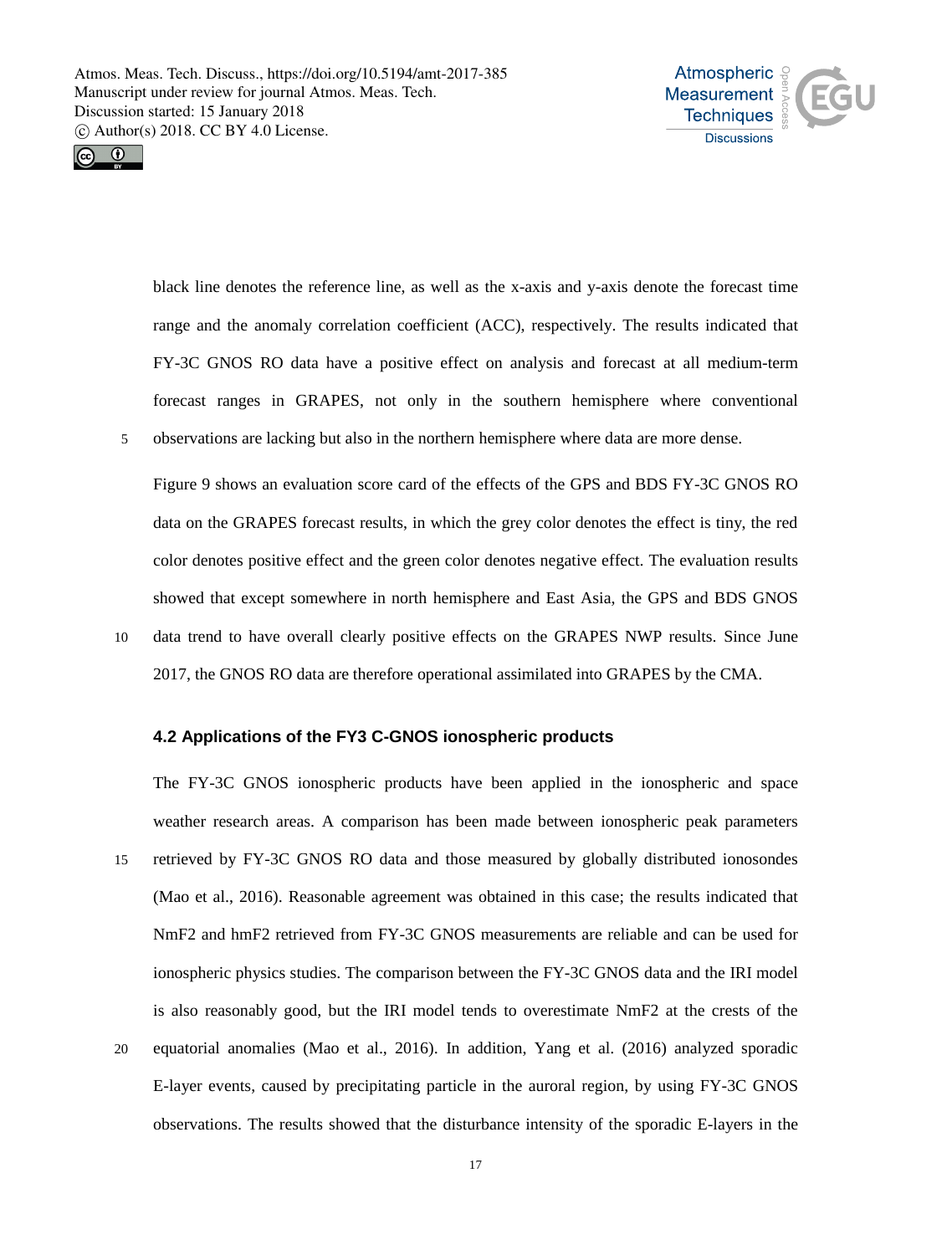



summer hemisphere is significantly greater than that in the same latitude region in the winter hemisphere. Also the occurrence rate of sporadic E-layers in summer hemisphere was found significantly higher than that the winter hemisphere.

Based on the validated FY-3C GNOS ionospheric data and ionosonde stations observations, the

5 global ionospheric effects of the strong magnetic storm event in March 2015 were analyzed by Bai et al. (2017b). Both the analyses of GNOS ionospheric data and ionosonde station observations showed that the magnetic storm caused a significant disturbance in NmF2 and hmF2 levels, and the average NmF2 featured the same basic trends in the zone of geomagnetic inclination between 40° and 80°. Suppressed daytime and nighttime NmF2 levels indicated 10 mainly negative storm conditions (Figure 10). The analysis in this way also demonstrated the value of the FY-3C GNOS data and especially confirmed the utility of its ionosphere products for statistical and event-specific ionospheric physics analyses.

# **5 Summary and Conclusions**

FY-3C GNOS is the first BDS/GPS-capable GNSS RO sounder in space and combines a 15 state-of-the-art RO receiver, which has meanwhile been successfully running in orbit for more than four years. So far, a large dataset of FY-3C GNOS RO observations has been obtained, which includes both atmospheric and ionospheric RO products. These products have been validated and evaluated by difference institutions and the results showed that FY-3C satellite POD accuracy reaches centimeter level.

20 Regarding the GNOS atmospheric data, comparing with co-located ECMWF analysis data, the mean bias (standard deviation) of the atmospheric refractivity is less than 1 % (2 %), in the upper troposphere and lower stratosphere. Comparing the GNOS ionospheric data with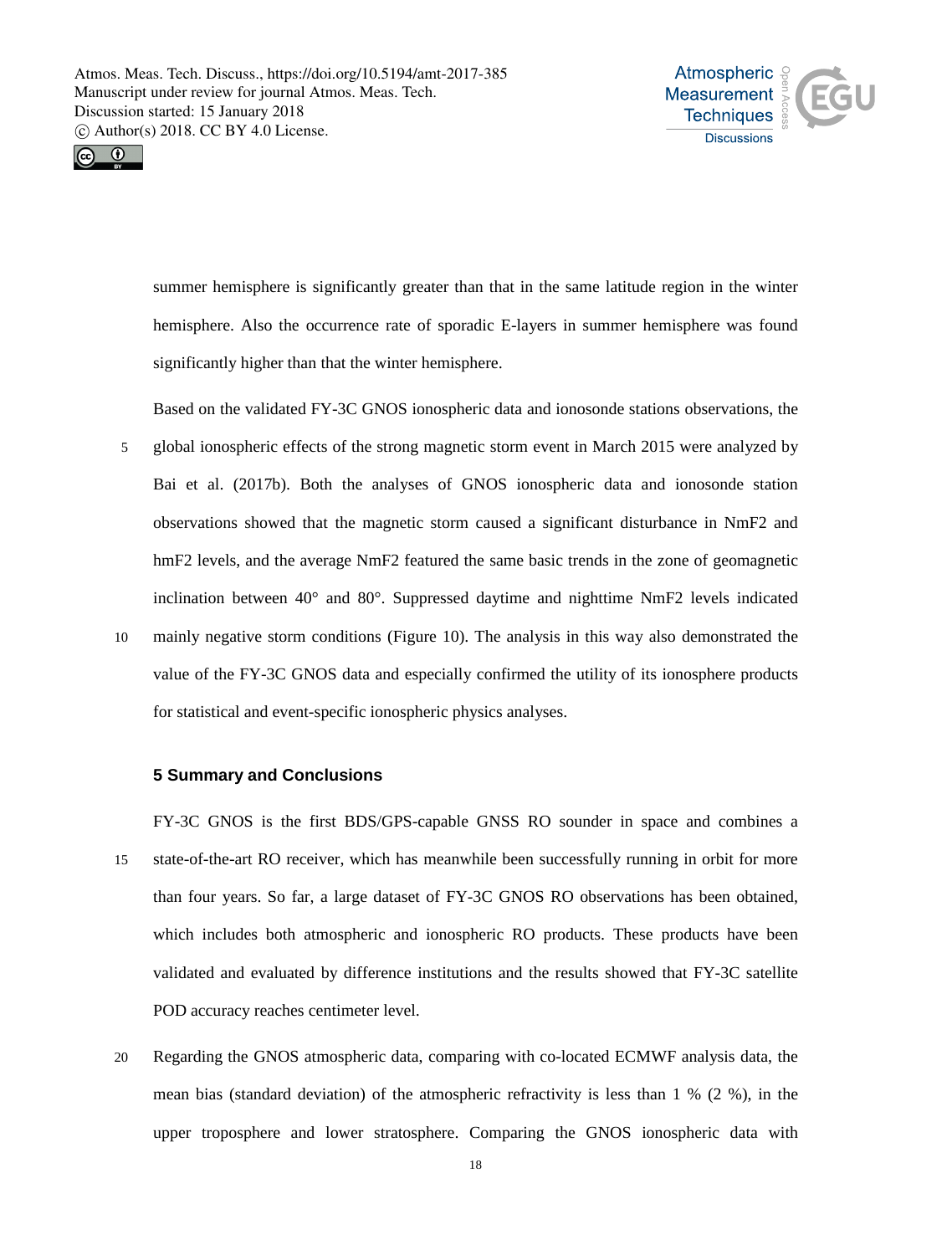



ionosonde station data, the statistical bias (standard deviation) of both the BDS and GPS GNOS ionospheric electron density NmF2 values is less than 5 % (20 %). The consistency of BDS and GPS RO products has been successfully validated as well; it has proven the utility of the GNOS RO data for applications in numerical weather prediction (NWP), global climate monitoring 5 (GCM) and space weather research (SWR).

So far the GNOS RO data products have been widely used in NWP and SWR applications in China mainly. In the near future, the GNOS RO data will also be heavily used for GCM applications, through cooperation research between NSSC (Beijing, China) and WEGC (Graz, Austria). Wider international use in NWP and other applications will also follow based on the 10 continuously improvement data product quality of the GNOS data.

With the further expansion of the GNSS transmitter satellite constellations, and the additional GNOS instruments launched onboard the FY-3 series of satellites, the FY-3 GNOS observations are expected to provide an essential future contribution to the pool of international high-quality atmospheric and ionospheric RO products, for substantial benefit of NWP, GCM and SWR.

# 15 **Acknowledgements**

This research was supported by the National Natural Science Foundation of China (grant Nos. 41405039, 41775034, 41405040, 41505030 and 41606206), the Strategic Priority Research Program of the Chinese Academy of Sciences (grant No. XDA15012300), the Scientific Research Project of the Chinese Academy of Sciences (grant No. YZ201129), and the FengYun 20 3 (FY-3) Global Navigation Satellite System Occultation Sounder (GNOS) development and manufacture project led by NSSC, CAS. The research at WEGC was supported by the Austrian Aeronautics and Space Agency of the Austrian Research Promotion Agency (FFG-ALR) under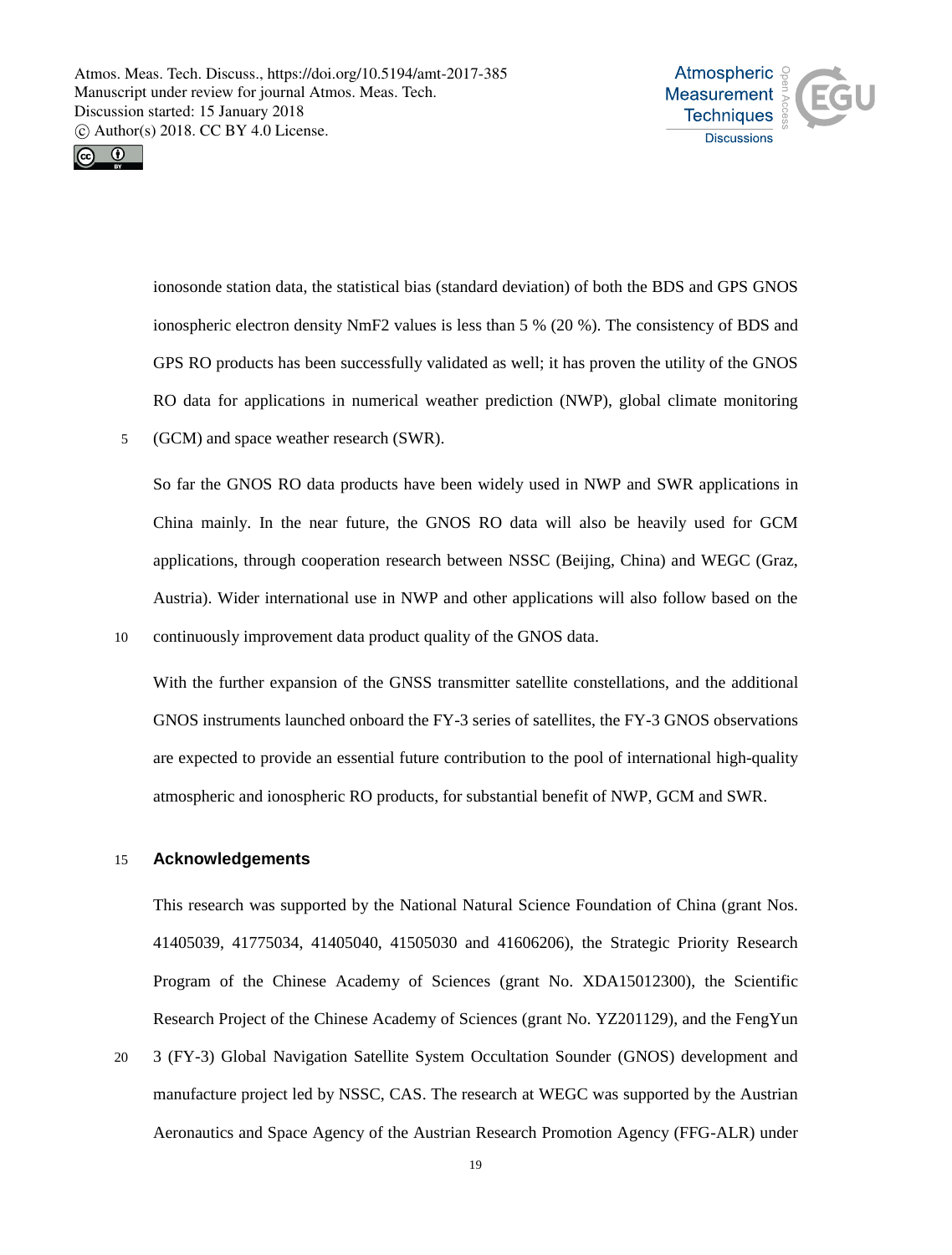



projects OPSCLIMVALUE (grant No. 848013) and EOPCLIMTRACK (grant No. 859773). The ECMWF (Reading, UK) is thanked for access to their archived analysis and forecast data (available at http://www.ecmwf.int/en/forecasts/datasets) and NOAA-NCEI (Boulder, CO, USA) for access to their radiosonde data archive (available at http://www.ncdc.noaa.gov/data-access 5 /weather-balloon-data).

#### **References**

Anthes, R. A., Rocken, C., and Kuo, Y.-H.: Applications of COSMIC to meteorology and climate, Terr. Atmos. Ocean. Sci., 11, 115-156, 2000.

Anthes, R. A., Bernhardt, P. A., Chen, Y., Cucurull, L., Dymond, K. F., Ector, D., Healy, S. B.,

- 10 Ho, S.-P., Hunt, D. C., Kuo, Y.-H., Liu, H., Manning, K., McCormick, C., Meehan, T. K., Randel, W. J., Rocken, C., Schreiner, W. S., Sokolovskiy, S. V., Syndergaard, S., Thompson, D. C., Trenberth, K. E., Wee, T.-K., Yen, N. L., and Zeng, Z.: The COSMIC/FORMOSAT-3 mission: Early results, Bull. Amer. Meteorol. Soc., 89, 313-333, doi:10.1175/BAMS-89-3-313, 2008.
- 15 Anthes, R. A.: Exploring Earth's atmosphere with radio occultation: contributions to weather, climate and space weather, Atmospheric Measurement Techniques, 4, 1077-1103, 10.5194/amt-4-1077-2011, 2011.

Ao, C. O., Hajj, G. A., Meehan, T. K., Dong, D., Iijima, B. A., Mannucci, J. A., and Kursinski, E. R.: Rising and setting GPS occultations by use of open-loop tracking, J. Geophys. Res., 114, 20 D04101, doi:10.1029/2008JD010483, 2009.

Aparicio, J., and Deblonde, G.: Impact of the assimilation of CHAMP refractivity profiles in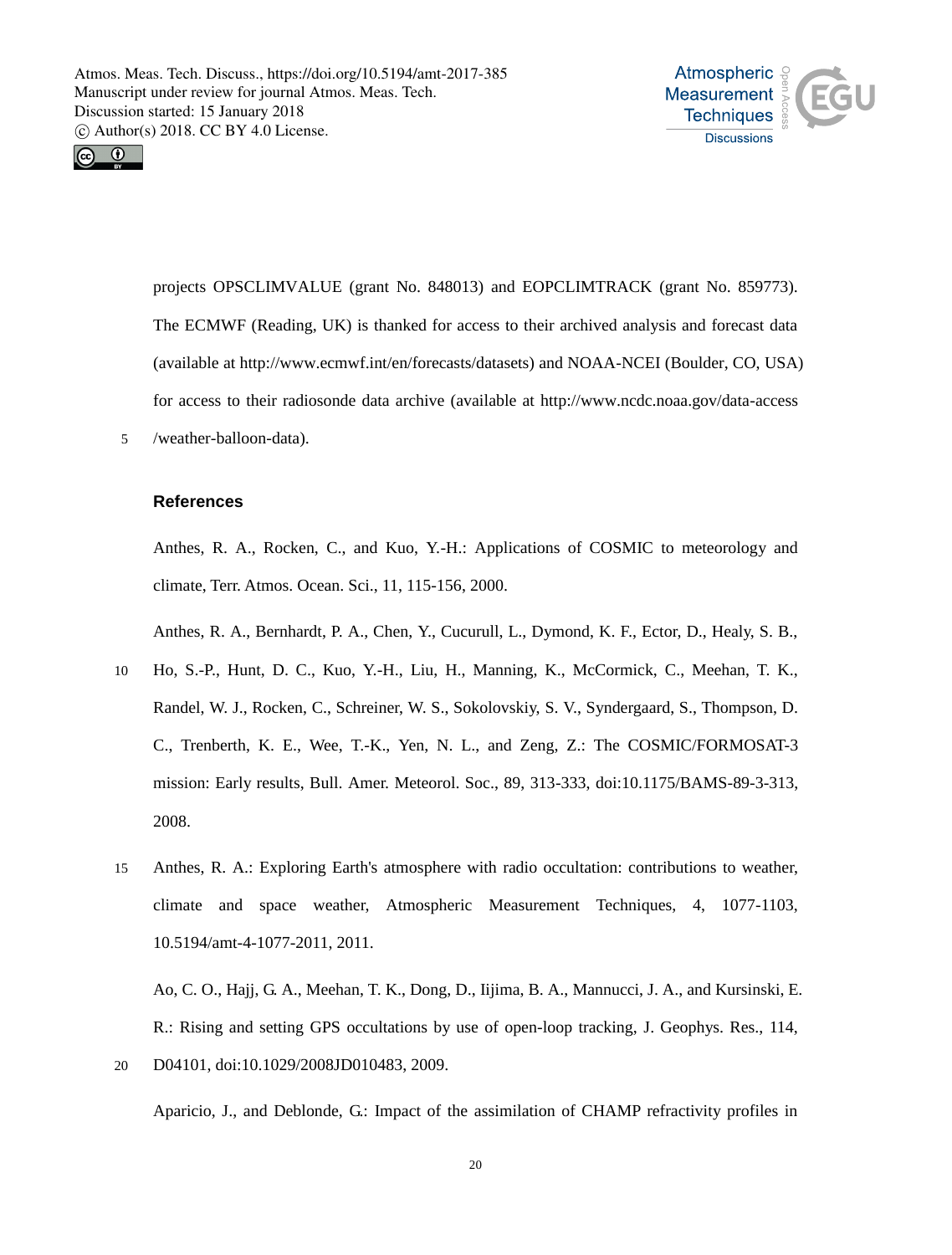



Environment Canada global forecasts, Mon. Wea. Rev., 136, 257-275, 2008.

Arras, C., Wickert, J., Beyerle, G., Heise, S., Schmidt, T., and Jacobi, C.: A global climatology of ionospheric irregularities derived from GPS radio occultation, Geophysical Research Letters, 35, 10.1029/2008gl034158, 2008.

5 Bai, W. H., Sun, Y. Q., Du, Q. F., and Wang, X. Y.: FY3 - GNOS Instrument Performance and Results Analysis in Mountain-based Validation Experiment, COSPAR 2012, India, 2012.

Bai, W. H., Sun, Y. Q., Du, Q. F., Yang, G. L., Yang, Z. D., Zhang, P., Bi, Y. M., Wang, X. Y., Cheng, C., and Han, Y.: An introduction to the FY3 GNOS instrument and mountain-top tests, Atmospheric Measurement Techniques, 7, 1817-1823, 2014.

10 Bai, W. H., Sun, Y. Q., Du, Q. F., Yang, G. l., Yang, Z. D., Zhang, P., Bi, Y. M., Wang, X. Y., Wang, D. W., and Meng, X. G.: An introduction to FY3 GNOS in-orbit performance and preliminary validation results, EGU General Assembly, Vienna, Geophysical Research Abstracts, 16, EGU2014-4036, 2014.

Bai, W., Liu, C., Meng, X., Sun, Y., Kirchengast, G., Du, Q., Wang, X., Yang, G., Liao, M., Yang,

15 Z., Zhao, D., Xia, J., Cai, Y., Liu, L., and Wang, D.: Evaluation of atmospheric profiles derived from single- and zero-difference excess phase processing of BeiDou System radio occultation data of the FY-3C GNOS mission, Atmospheric Measurement Techniques Discussions, doi:10.5194/amt-2017-177, in review, 2017.

Bai, W., Wang, G., Sun, Y., Shi, J., Meng, X., Wang, D., Du, Q., Wang, X., Xia, J., Cai, Y., Liu,

20 C., Li, W., Wu, C., Zhao, D., Wu, D., and Liu, C.: Application of Fengyun 3-C GNSS occulation sounder for assessing global ionospheric response to magnetic storm event, Atmospheric Measurement Techniques Discussions, 1-20, 10.5194/amt-2016-291, in review, 2017b.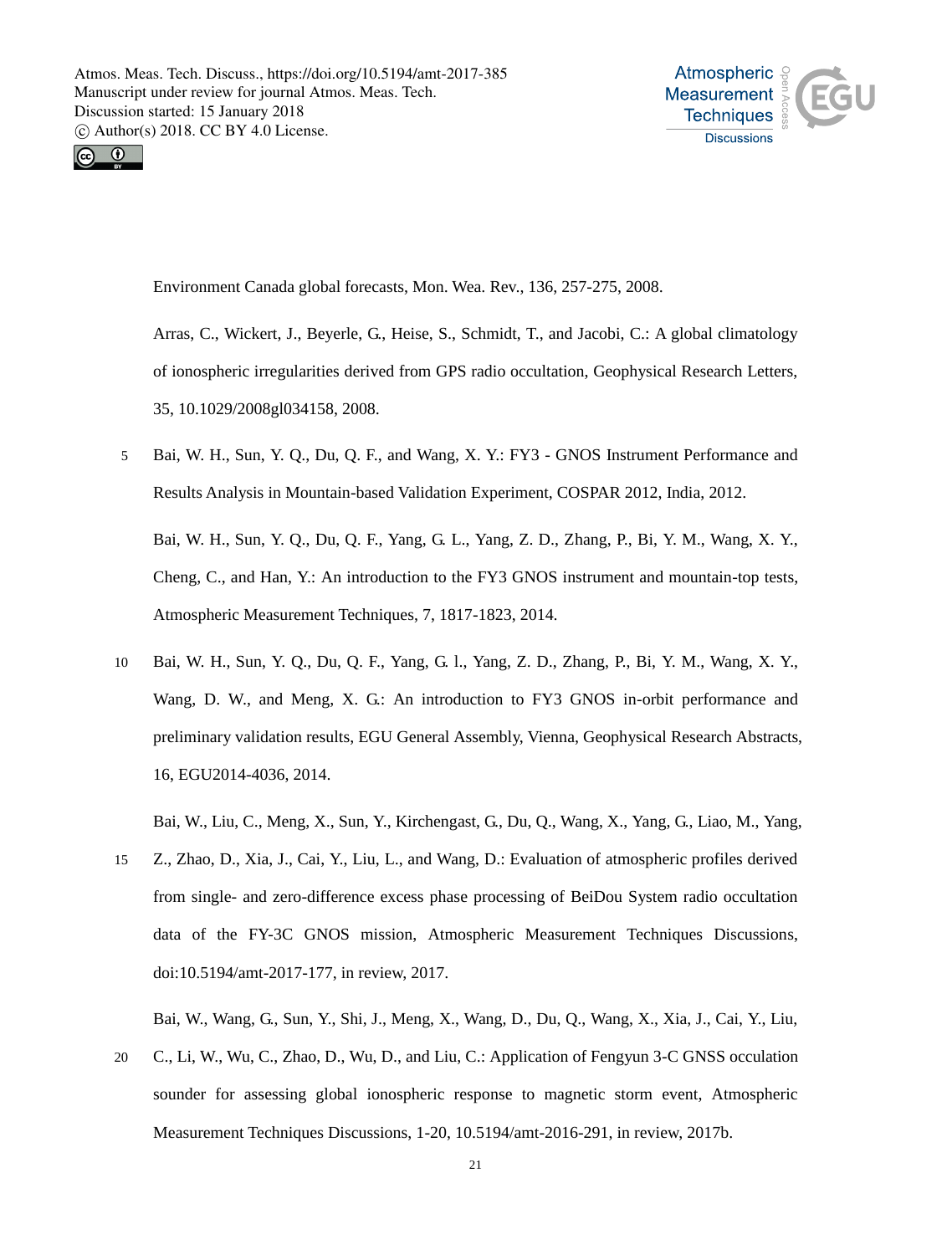



Beyerle, G., Schmidt, T., Michalak, G., Heise, S., Wickert, J., and Reigber, C.: GPS radio occultation with GRACE: Atmospheric profiling utilizing the zero difference technique, Geophys. Res. Lett., 32, L13806, doi:10.1029/2005GL023109, 2005.

Brahmanandam, P. S., Uma, G., Liu, J. Y., Chu, Y. H., Latha Devi, N. S. M. P., and Kakinami, Y.:

5 Global S4 index variations observed using FORMOSAT-3/COSMIC GPS RO technique during a solar minimum year, Journal of Geophysical Research: Space Physics, 117, A09322, 10.1029/2012ja017966, 2012.

Cai, Y., Bai, W., Wang, X., Sun, Y., Du, Q., Zhao, D., Meng, X., Liu, C., Xia, J., Wang, D., Wu, D., Li, W., Wu, C., and Liu, C.: In-orbit performance of GNOS on-board FY3-C and the 10 enhancements for FY3-D satellite, Advances in Space Research, doi: 10.1016/j.asr.2017.05.001,

2017.

Cucurull, L., and Derber, J. C.: Operational implementation of COSMIC observations into NCEP's global data assimilation system, Wea. Forecasting, 23, 702-711, doi:10.1175/2008WAF2007070.1, 2008.

15 Dach, R., Hugentobler, U., Fridez, P., and Meindl, M.: Bernese GPS Software Version 5.0. Astronomical Institute, University of Bern, Switzerland, 2007.

Du, Q. F., Sun, Y. Q., Bai, W. H., Wang, X. Y., Wang, D. W., Meng, X. G., Cai, Y. R., Liu, C. L., Wu, D., Wu, C. J., Li, W., Xia, J. M., and Liu, C.: The Next Generation GNOS Instrument For FY-3 Meteorological Satellites, IGARSS 2016, Beijing, 381-383, 2016.

20 Edwards, P. G., and Pawlak, D.: Metop: The space segment for Eumetsat's Polar System, ESA Bulletin, 102, 6-18, 2000.

Fjeldbo, G., Kliore, G. A., and Eshleman, V. R.: The neutral atmosphere of Venus as studied with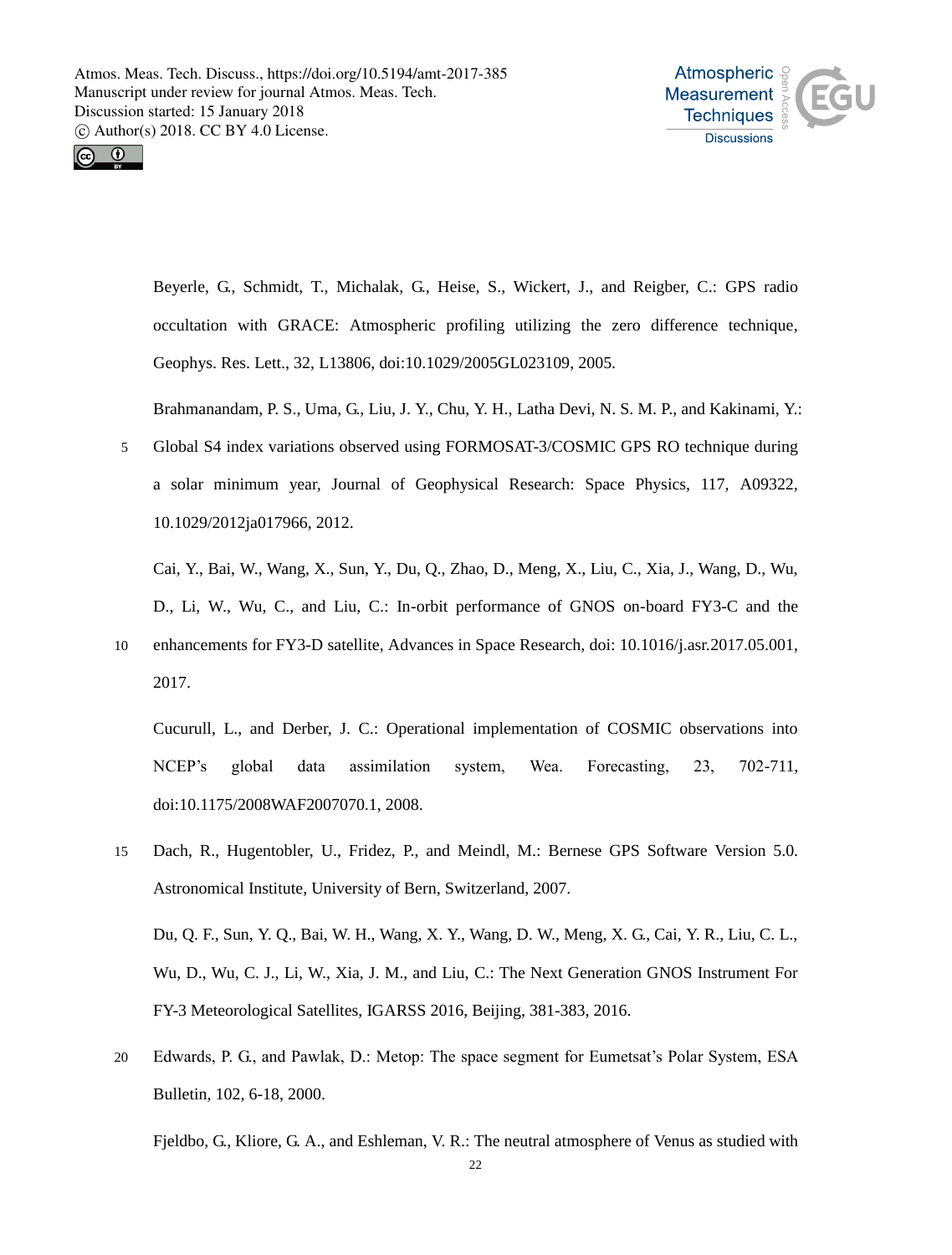



the Mariner V radio occultation experiments, Astron. J., 76, 123–140, 1971.

Foelsche, U., Pirscher, B., Borsche, M., Kirchengast, G., and Wickert, J.: Assessing the climate monitoring utility of radio occultation data: From CHAMP to FORMOSAT-3/COSMIC, Terr. Atmos. Ocean. Sci., 20, 155-170, doi:10.3319/TAO.2008.01.14.01(F3C), 2009.

5 Foelsche, U., Scherllin-Pirscher, B., Ladstaedter, F., Steiner, A. K., and Kirchengast, G.: Refractivity and temperature climate records from multiple radio occultation satellites consistent within 0.05%, Atmos. Meas. Tech., 4, 2007-2018, doi:10.5194/amt-4-2007-2011, 2011.

Gorbunov, M. E., Gurvich, A. S., and Bengtsson, L.: Advanced algorithms of inversion of 10 GPS/MET satellite data and their application to reconstruction of temperature and humidity,

Healy, S., and Eyre, J. R.: Retrieving temperature, water vapor and surface pressure information from refractive index profiles derived by radio occultation: A simulation study, Quart. J. Roy.

Tech. Rep. 211, Max Planck Inst. for Meteorol., Hamburg, Germany, 1996.

Meteorol. Soc., 126, 1661-1683, 2000.

- 15 Healy, S. B., and Thépaut, J.-N.: Assimilation experiments with CHAMP GPS radio occultation measurements, Quart. J. Roy. Meteorol. Soc., 132, 605-623, 2006. Harnisch, F., Healy, S. B., Bauer, P., and English, S. J.: Scaling of GNSS radio occultation impact with observation number using an ensemble of data assimilations, Mon. Wea. Rev., 141, 4395-4413, doi:10.1175/MWR-D-13-00098.1, 2013.
- 20 Ho, S.-P., Kirchengast, G., Leroy, S., Wickert, J., Mannucci, A. J., Steiner, A. K., Hunt, D., Schreiner, W., Sokolovskiy, S., Ao, C., Borsche, M., von Engeln, A., Foelsche, U., Heise, S., Iijima, B., Kuo, Y.-H., Kursinski, R., Pirscher, B., Ringer, M., Rocken, C., and Schmidt, T.: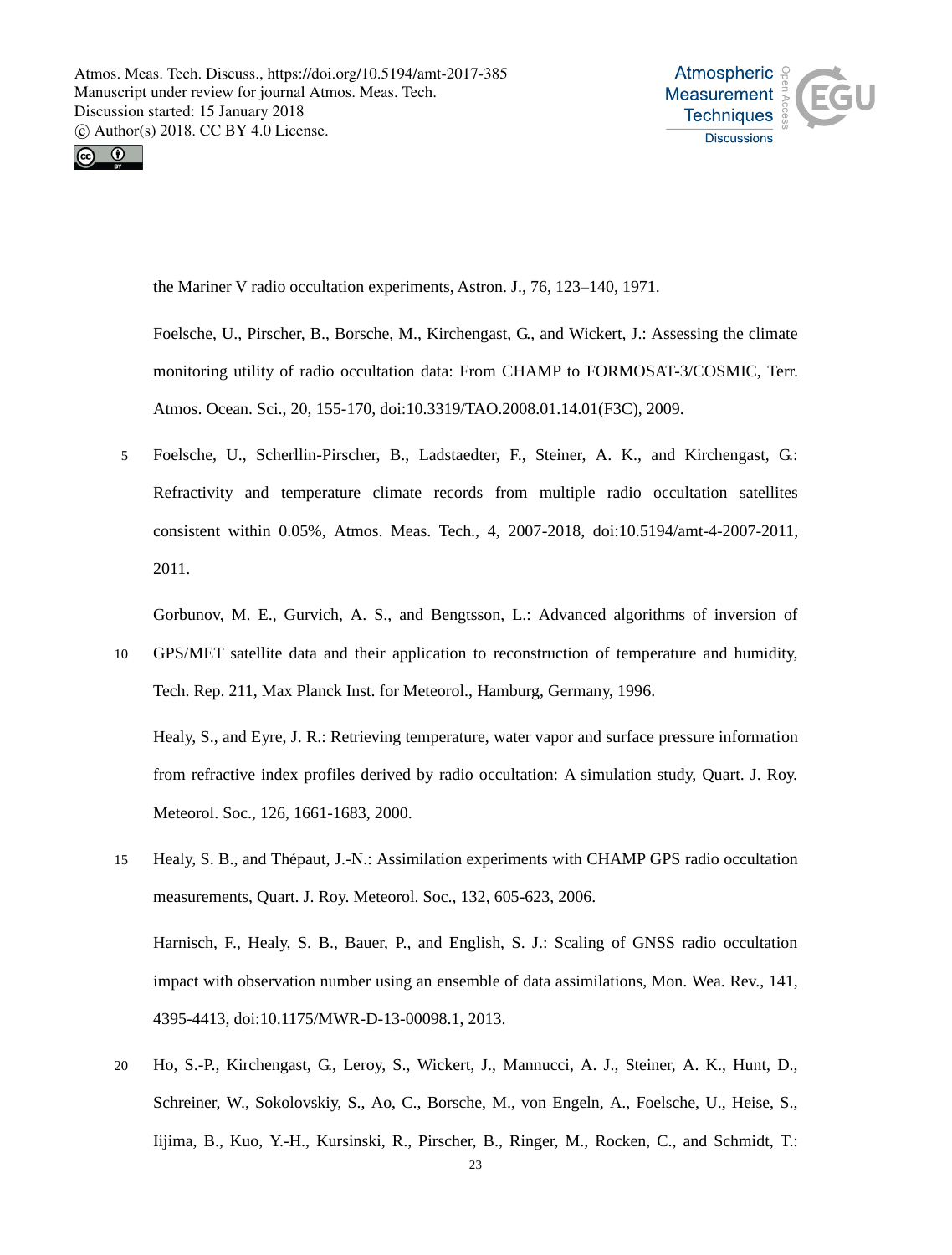



Estimating the uncertainty of using GPS radio occultation data for climate monitoring: Intercomparison of CHAMP refractivity climate records from 2002 to 2006 from different data centers, J. Geophys. Res., 114, D23107, doi:10.1029/2009JD011969, 2009.

Ho, S.-P., Hunt, D., Steiner, A. K., Mannucci, A. J., Kirchengast, G., Gleisner, H., Heise, S., von

- 5 Engeln, A., Marquardt, C., Sokolovskiy, S., Schreiner, W., Scherllin-Pirscher, B., Ao, C., Wickert, J., Syndergaard, S., Lauritsen, K. B., Leroy, S., Kursinski, E. R., Kuo, Y-H., Foelsche, U., Schmidt, T., and Gorbunov, M.: Reproducibility of GPS radio occultation data for climate monitoring: Profile-to-profile inter-comparison of CHAMP climate records 2002 to 2008 from six data centers, J. Geophys. Res., 117, D18111, doi:10.1029/2012JD017665, 2012.
- 10 Huang, C.-Y., Kuo, Y.-H., Chen, S.-Y., Terng, C.-T., and Chien, F.-C., Lin, P.-L., Kueh, M.-T., Chen, S.-H., Yang, M.-J., Wang, C.-J., and Prasad Rao, A. S. K. A. V.: Impact of GPS radio occultation data assimilation on regional weather predictions, GPS Solut., 14, 35-49, doi:10.1007/s10291-009-0144-1, 2010.

Kuo, Y.-H., Zou, X., Chen, S. J., Huang, W., and Guo, Y.-R., Anthes, R. A., Exner, M., Hunt, D.,

15 Rocken, C., and Sokolovskiy, S.: A GPS/MET sonding through an intense upper-level front, Bull. Amer. Meteorol. Soc., 79, 617-626, 1998.

Kursinski, E. R., Hajj, G. A., Bertiger, W. I., Leroy, S. S., Meehan, T. K., Romans, L. J., Schofield, J. T., McCleese, D. J., Melbourne, W. G., Thornton, C. L., Yunck, T. P., Eyre, J. R., and Nagatani, R. N.: Initial Results of radio occultation observations of Earth's atmosphere 20 using the Global Positioning System, Science, 271, 1107-1110, 1996.

Kursinski, E. R., Hajj, G. A., Hardy, K. R., Schofield, J. T., and Linfield, R.: Observing Earth's atmosphere with radio occultation measurements, J. Geophys. Res., 102, 23429–23465, 1997.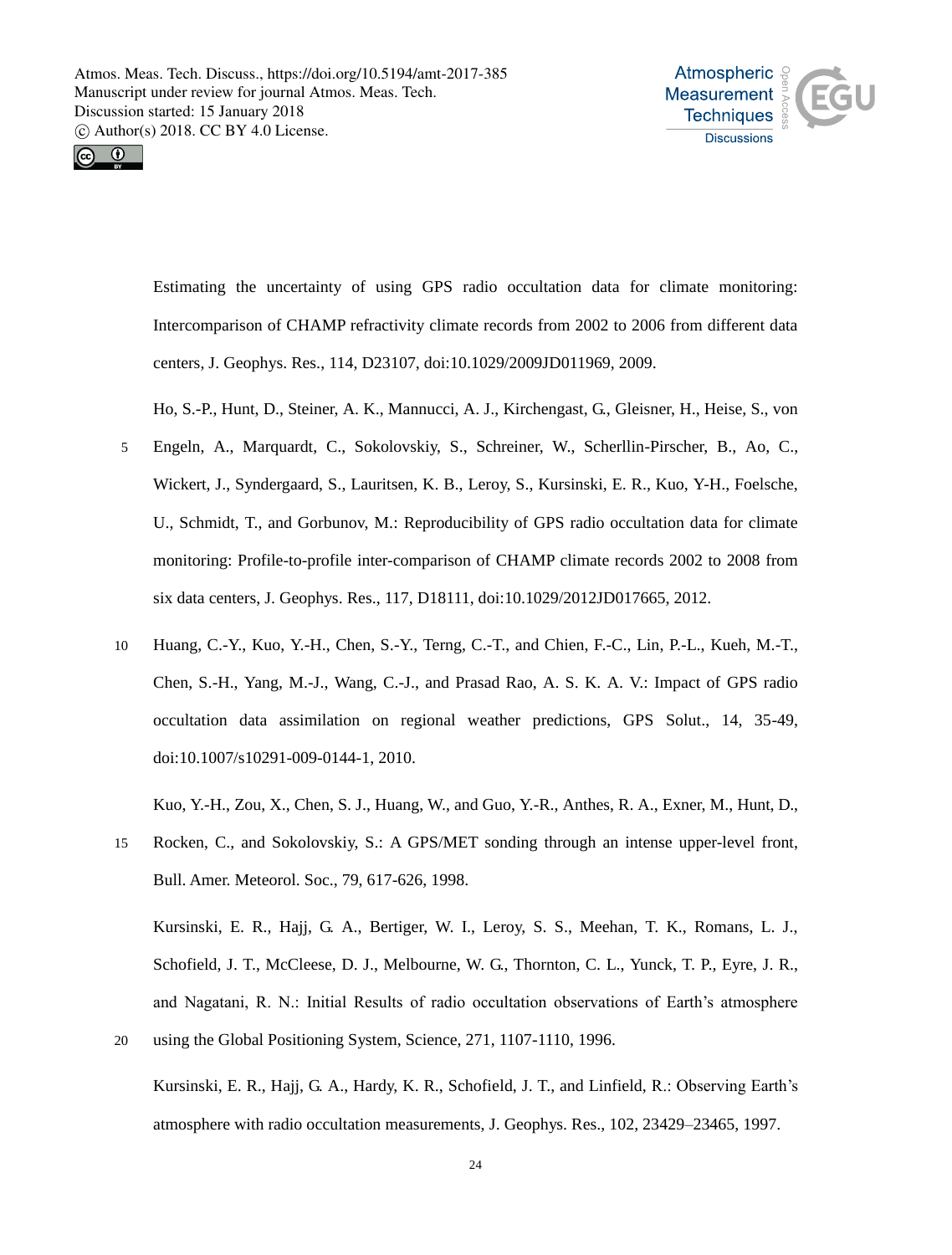



Lackner, B. C., Steiner, A. K., Hegerl, G. C., and Kirchengast, G.: Atmospheric climate change detection by radio occultation data using a fingerprinting method, J. Climate, 24, 5275-5291, doi:10.1175/2011JCLI3966.1, 2011.

Le Marshall, J., Xiao, Y., Norman, R., Zhang, K., Rea, A., Cucurull, L., Seecamp, R., Steinle, P.,

5 Puri, K., and Le, T.: The beneficial impact of radio occultation observations on Australian region forecasts, Australian Meteorol. Oceanogr. J., 60, 121-125, 2010.

Leroy, S. S.: The measurement of geopotential heights by GPS radio occultation, J. Geophys. Res., 102, 6971-6986, 1997.

Li, M., Li, W., Shi, C., Jiang, K., Guo, X., Dai, X., Meng, X., Yang, Z., Yang, G., and Liao, M.:

10 Precise orbit determination of the Fengyun-3C satellite using onboard GPS and BDS observations, Journal of Geodesy, 91, 1313-1327, 2017.

Liao, M., Zhang, P., Bi, Y. M., and Yang, G. l.: A preliminary estimation of the radio occultation products accuracy from the Fengyun-3C meteorological satellite, Acta Meteorologica Sinica, 73, 1131-1140, 2015.

15 Liao, M., Zhang, P., Yang, G. l., Bai, W. H., Meng, X. G., Du, Q. F., and Sun, Y. Q.: Status of Radio Occultation Sounding Technology of FY-3C GNOS, Advances in Meteorological Science and Technology, 6, 83-87, 2016.

Liao, M., Zhang, P., Yang, G.-L., Bi, Y.-M., Liu, Y., Bai, W.-H., Meng, X.-G., Du, Q.-F., and Sun, Y.-Q.: Preliminary validation of the refractivity from the new radio occultation sounder 20 GNOS/FY-3C, Atmospheric Measurement Techniques, 9, 781-792, 2016.

Liu, C. L., Kirchengast, G., Zhang, K. F., Norman, R., Li, Y., Zhang, S. C., Carter, B., Fritzer, J., Schwaerz, M., Choy, S. L., Wu, S. Q., and Tan, Z. X.: Characterisation of residual ionospheric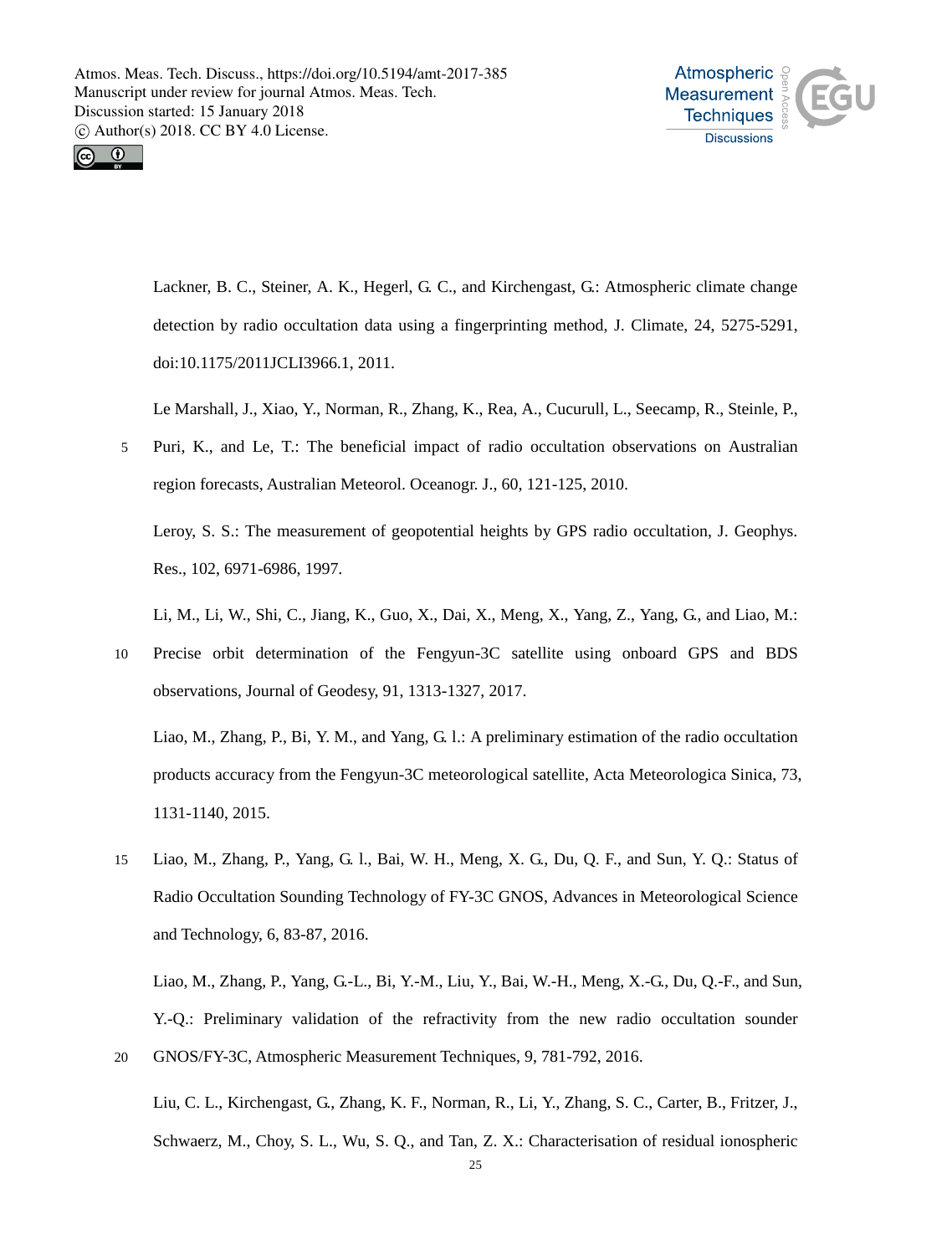



errors in bending angles using GNSS RO end-to-end simulations, Advances in Space Research, 52, 821-836, 10.1016/j.asr.2013.05.021, 2013.

Liu, C. L., Kirchengast, G., Zhang, K. F., Tan, Z. X., Johannes, F., and Sun, Y. Q.: The effects of residual ionospheric errors on GPS radio occultation temperature, Chinese Journal of 5 Geophysics, 57, 2404-2414, 2014 (In Chinese).

Liu, C. L., Kirchengast, G., Zhang, K., Norman, R., Li, Y., Zhang, S. C., Fritzer, J., Schwaerz, M., Wu, S. Q., and Tan, Z. X.: Quantifying residual ionospheric errors in GNSS radio occultation bending angles based on ensembles of profiles from end-to-end simulations, Atmospheric Measurement Techniques, 8, 2999-3019, 10.5194/amt-8-2999-2015, 2015.

10 Liu, C., Kirchengast, G., Sun, Y., Bai, W., Du, Q., Wang, X., Meng, X., Wang, D., Cai, Y., Wu, D., Wu, C., Li, W., Xia, J., and Liu, C.: Study of bending angle residual ionosphric error in real RO data, 4171-4174, 10.1109/igarss.2016.7730087, 2016.

Liu, C., Kirchengast, G., Sun, Y., Zhang, K., Norman, R., Schwaerz, M., Bai, W., Du, Q., and Li, Y.: Analysis of ionospheric structure influences on residual ionospheric errors in GNSS radio

15 occultation bending angles based on ray tracing simulations, Atmospheric Measurement Techniques Discussions, 10.5194/amt-2017-242, in review, 2017.

Liu, Y. and Xue, J.: Assimilation of GNSS radio occultation observations in GRAPES, Atmospheric Measurement Techniques, 7, 3935-3946, 2014.

Loescher, A., and Kirchengast, G.: Variational data assimilation for deriving global climate 20 analyses from GNSS radio occultation data, GPS Solut., 12, 227-235, doi:10.1007/s10291-008-0087-y, 2008.

Loiselet, M., Stricker, N., Menard, Y., and Luntama, J.-P.: GRAS—Metop's GPS-based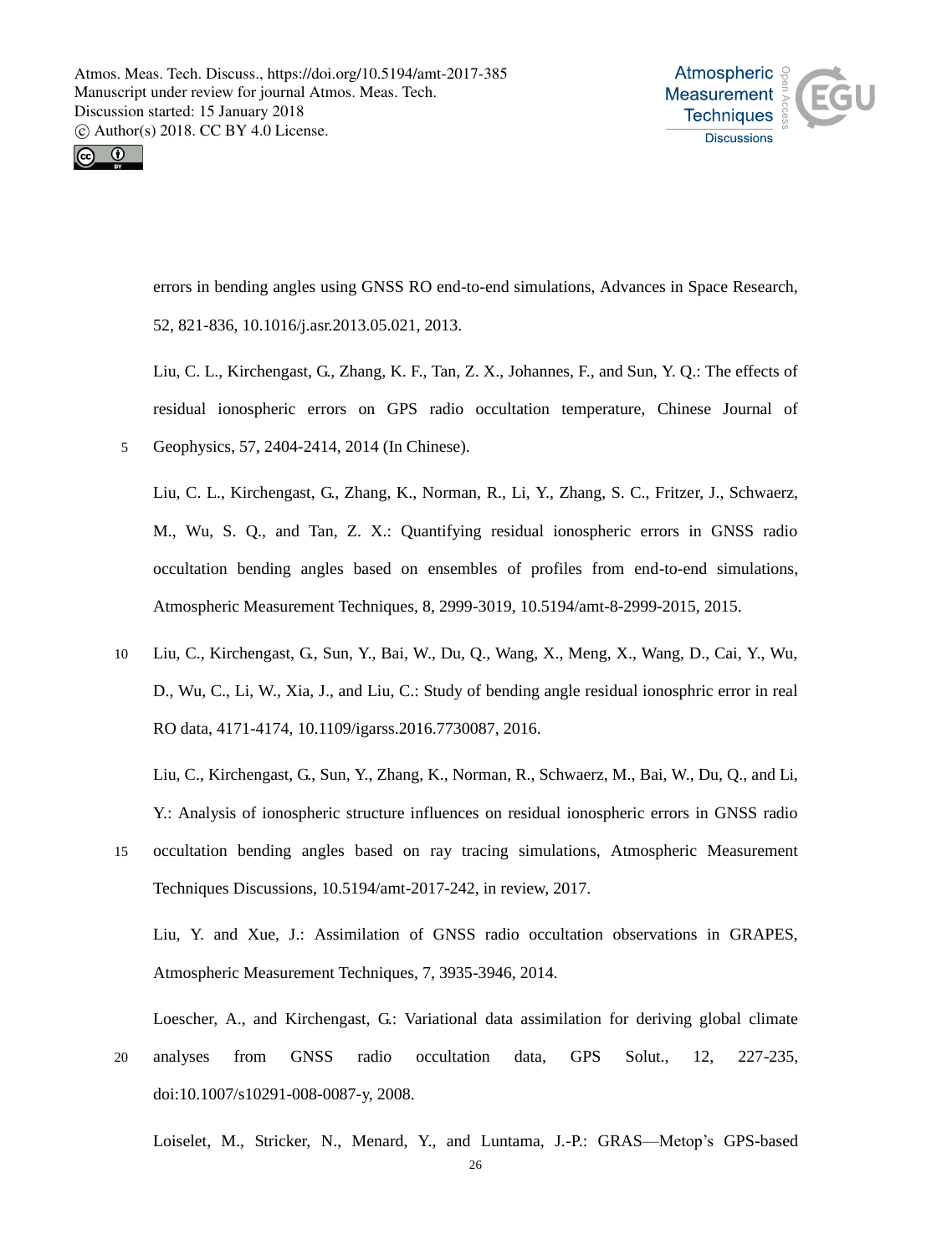



atmospheric sounder, ESA Bulletin, 102, 38-44, 2000.

Luntama, J.-P., Kirchengast, G., Borsche, M., Foelsche, U., Steiner, A., Healy, S., von Engeln, A., O'Clerigh, E., and Marquardt, C.: Prospects of the EPS GRAS mission for operational atmospheric applications, Bull. Amer. Met. Soc., 89, 1863-1875, 5 doi:10.1175/2008BAMS2399.1, 2008.

Mao, T., Sun, L., Yang, G., Yue, X., Yu, T., Huang, C., Zeng, Z., Wang, Y., and Wang, J.: First Ionospheric Radio-Occultation Measurements From GNSS Occultation Sounder on the Chinese Feng-Yun 3C Satellite, IEEE Transactions on Geoscience and Remote Sensing, 54, 5044-5053, 2016.

10 Melbourne, W. G., Davis, E. S., Duncan, C. B., Hajj, G. A., Hardy, K. R., Kursinski, E. R., Meehan, T. K., Yong, L. E., and Yunck, T. P.: The application of spaceborne GPS to atmospheric limb sounding and global change monitoring, JPL Publ. 94-18, Jet Propulsion Lab, Calif. Inst. of Technol., Pasadena, CA, 1994.

Pi, X., Mannucci, A. J., Lindqwister, U. J., and Ho, C. M.: Monitoring of global ionospheric

15 irregularities using the Worldwide GPS Network, Geophysical Research Letters, 24, 2283-2286, 10.1029/97gl02273, 1997.

Poli, P., Joiner, J., and Kursinski, E. R.: 1DVAR analysis of temperature and humidity using GPS radio occultation refractivity data, J. Geophys. Res., 107, 4448, doi:10.1029/2001JD000935, 2002.

20 Poli, P., Healy, S. B., Rabier, F., and Pailleux, J.: Preliminary assessment of the scalability of GPS radio occultations impact in numerical weather prediction, Geophys. Res. Lett., 35, 10.1029/2008GL035873, 2008.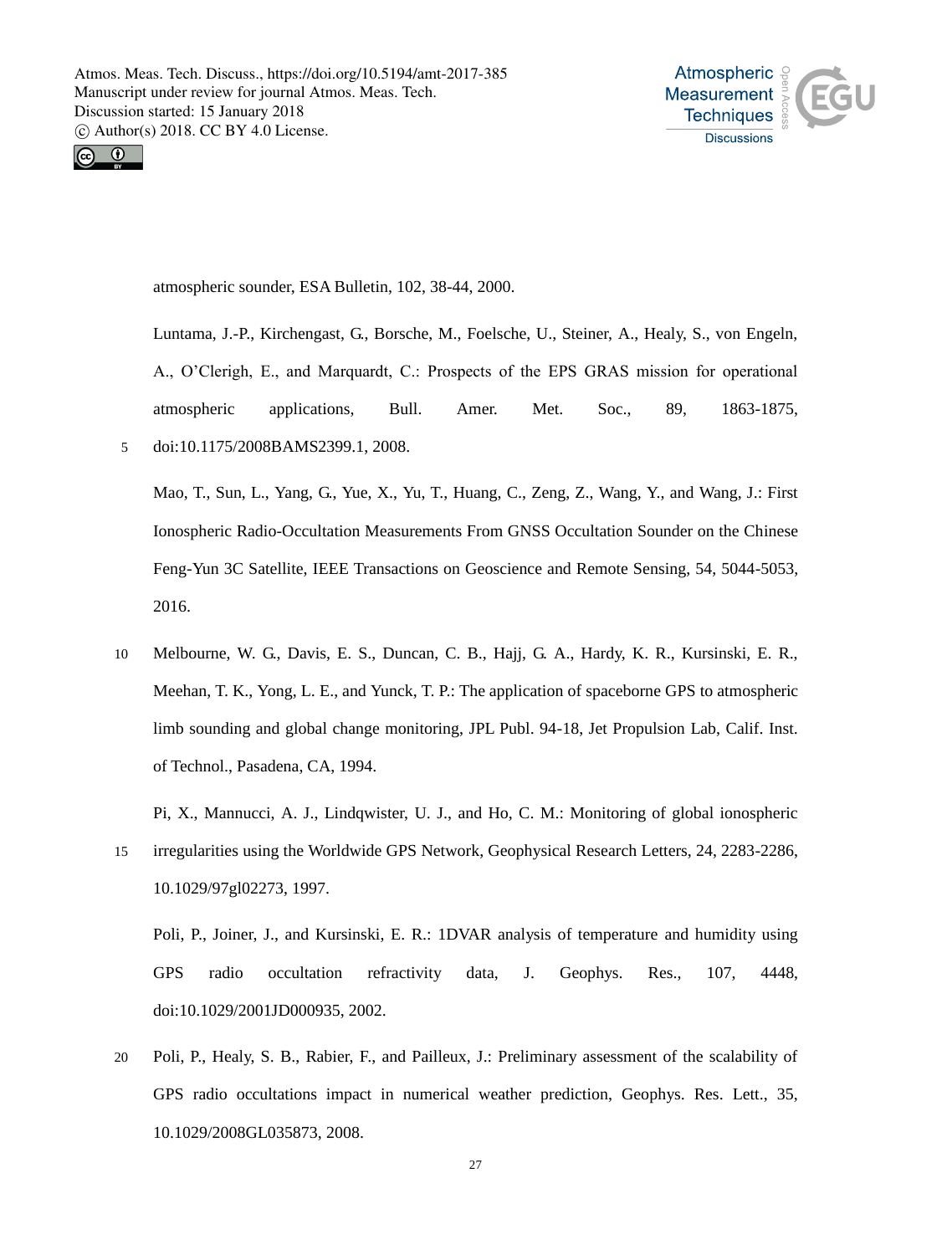



Rocken, C., Anthes, R., Exner, M., Hunt, D., Sokolovskiy, S., Ware, R., Gorbunov, M., Schreiner, W., Feng, D., Herman, B., Kuo, Y.-H., and Zou, X.: Analysis and validation of GPS/MET data in the neutral atmosphere, J. Geophys. Res., 102, 29849-29866, 1997.

Rocken, C., Kuo, Y.-H., Schreiner, W., Hunt, D. C., and Sokolovskiy, S. V.: COSMIC system 5 description, Special Issue, Terr. Atmos. Ocean. Sci., 11, 21–52, 2000.

Schmidt, T., Heise, S., Wickert, J., Beyerle, G., and Reigber, C.: GPS radio occultation with CHAMP and SAC-C: global monitoring of thermal tropopause parameters, Atmos. Chem. Phys., 5, 1473-1488, 2005.

Schmidt, T., Wickert, J., Beyerle, G., and Heise, S.: Global tropopause height trends estimated

10 from GPS radio occultation data, Geophys. Res. Lett., 35, L11806, doi:10.1029/2008GL034012, 2008.

Schmidt, T., Wickert, J., and Haser, A.: Variability of the upper troposphere and lower stratosphere observed with GPS radio occultation bending angles and temperatures, Adv. Space Res., 46, 150-161, doi:10.1016/j.asr.2010.01.021, 2010.

15 Schreiner, W., Rocken, C., Sokolovskiy, S., Syndergaard, S., and Hunt, D.: Estimates of the precision of GPS radio occultations from the COSMIC/FORMOSAT-3 mission, Geophys. Res. Lett., 34, L04808, doi:10.1029/2006GL027557, 2007.

Sokolovskiy, S. V.: Tracking tropospheric radio occultation signals from low Earth orbit, Radio Sci., 36, 483–498, 2001.

20 Sokolovskiy, S., Rocken, C., Schreiner, W., Hunt, D. C., and Johnson, J.: Postprocessing of L1 GPS radio occultation signals recorded in open-loop mode, Radio Sci., 44, RS2002, doi:10.1029/2008RS003907, 2009.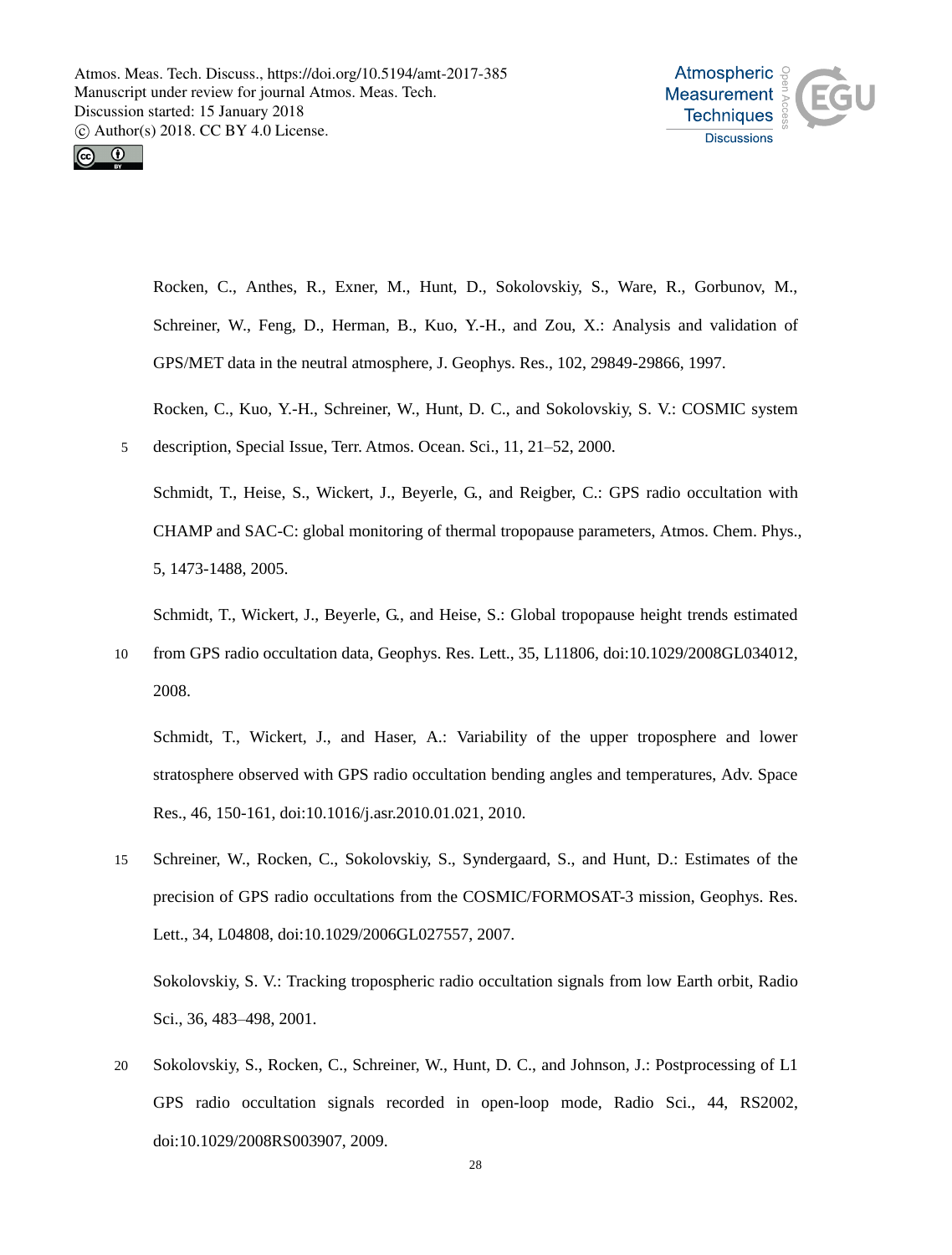



Steiner, A. K., Kirchengast, G., and Ladreiter, H.-P.: Inversion, error analysis, and validation of GPS/MET occultation data, Ann. Geophys., 17, 122-138, 1999.

Steiner, A. K., Kirchengast, G., Foelsche, U., Kornblueh, L., Manzini, E., and Bengtsson, L., GNSS occultation sounding for climate monitoring, Phys. Chem. Earth (A), 26, 113-124, 2001.

5 Steiner, A. K., Kirchengast, G., Lackner, B. C., Pirscher, B., Borsche, M., and Foelsche, U.: Atmospheric temperature change detection with GPS radio occultation 1995 to 2008, Geophys. Res. Lett., 36, L18702, doi:10.1029/2009GL039777, 2009.

Steiner, A. K., Lackner, B. C., Ladstädter, F., Scherllin-Pirscher, B., Foelsche, U., and Kirchengast, G.: GPS radio occultation for climate monitoring and change detection, Radio Sci., 10 46, RS0D24, doi:10.1029/2010RS004614, 2011.

Steiner, A. K., Hunt, D., Ho, S.-P., Kirchengast, G., Mannucci, A. J., Scherllin-Pirscher, B., Gleisner, H., von Engeln, A., Schmidt, T., Ao, C., Leroy, S. S., Kursinski, E. R., Foelsche, U., Gorbunov, M., Heise, S., Kuo, Y.-H., Lauritsen, K. B., Marquardt, C., Rocken, C., Schreiner, W., Sokolovskiy, S., Syndergaard, S., and Wickert, J.: Quantification of structural uncertainty in 15 climate data records from GPS radio occultation, Atmos. Chem. Phys., 13, 1469-1484,

doi:10.5194/acp-13-1469-2013, 2013.

Syndergaard, S.: On the ionosphere calibration in GPS radio occultation measurements, Radio Science, 35, 865-883, 10.1029/1999rs002199, 2000.

Vorob'ev, V. V. and Krasil'nikova, T. G.: Estimation of the accuracy of the atmospheric 20 refractive index recovery from doppler shift measurements at frequencies used in the NAVSTAR system, Phys. Atmos. Ocean, 29, 602–609, 1994.

Wang, S. Z., Zhu, G. W., Bai, W. H., Liu, C. L., Sun, Y. Q., Du, Q. F., Wang, X. Y., Meng, X. G.,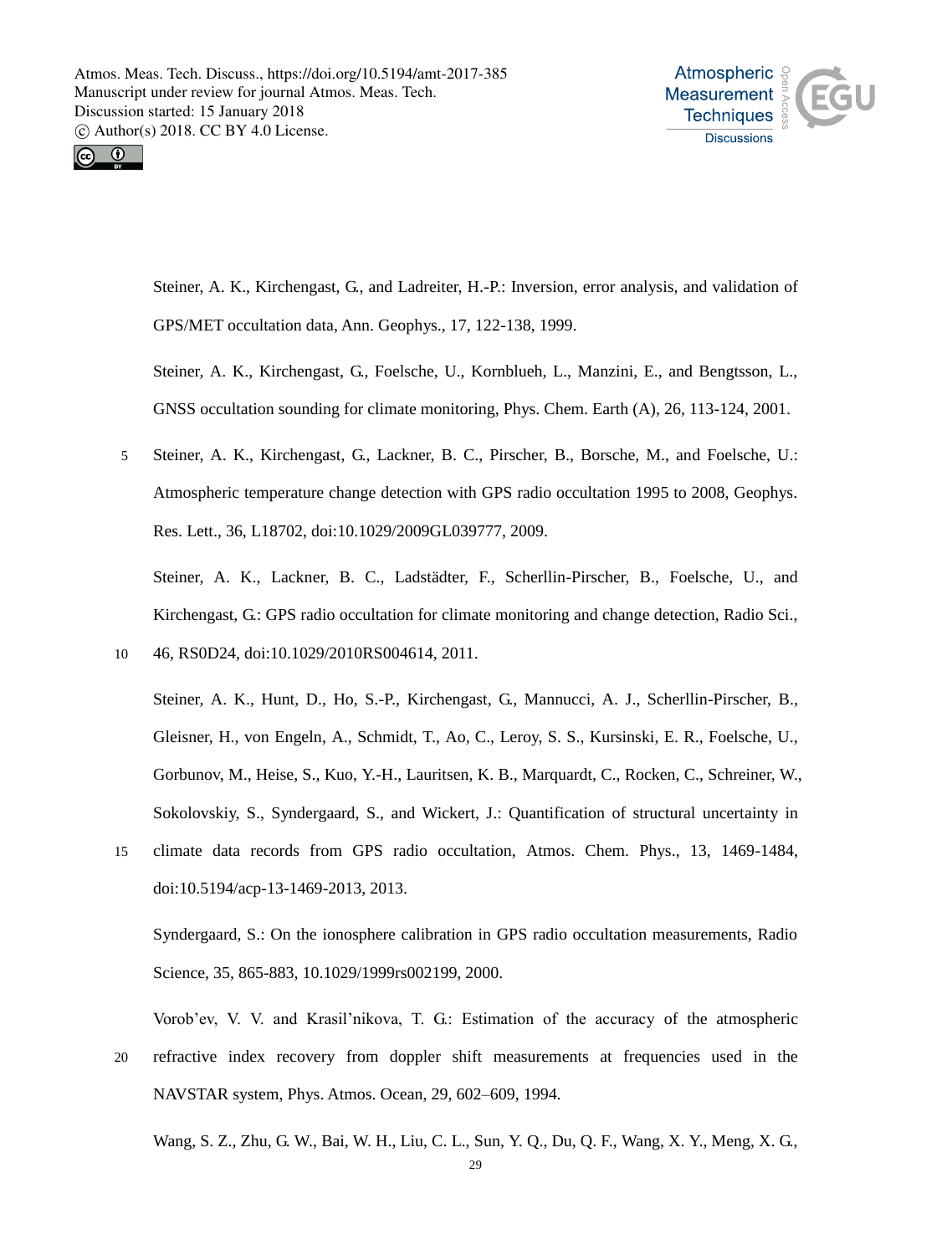



Yang, G. l., Yang, Z. D., Zhang, X. X., Bi, Y. M., Wang, D. W., Xia, J. M., Wu, D., Cai, Y. R., and Han, Y.: For the first time fengyun3 C satellite-global navigation satellite system occultation sounder achieved spaceborne Bei Dou system radio occultation, Acta Phys. Sin., 64, 089301-089301-089308, 2015.

5 Wang, X. Y., Sun, Y. Q., Bai, W. H., Du, Q. F., Wang, D. W., Wu, D., Yu, Q. L., and Han, Y.: Simulation of number and distribution of Compass occultation events, Chinese Journal of Geophysics, 56, 2521-2530, 2013.

Wang, X. Y., Sun, Y. Q., Du, Q. F., Bai, W. H., Wang, D. W., Cai, Y. R., Wu, D., and Yu, Q. L.: GNOS - Radio Occultation Sounder on Board of Chinese FY3 Satellites, IGARSS 2014, 10 Quebec, 4982-4985, 2014.

Wang, X. Y., Sun, Y. Q., Du, Q. F., Wang, D. W., Wu, D., Cai, Y. R., Wu, C. J., Bai, W. H., Xia, J. M., and Li, W.: An Integrated GNSS Remote Sensing Instrument and Its First GNSSR Airborne Experiment, IGARSS 2016, Beijing, 4827-4830, 2016.

Ware, R., Exner, M., Feng, D., Gorbunov, M., Hardy, K., Herman, B., Kuo, Y., Meehan, T.,

15 Melbourne, W., Rocken, C., Schreiner, W., Sokolovskiy, S., Solheim, F., Zou, X., Anthes, R., Businger, S., and Trenberth, K.: GPS Sounding of the atmosphere from Low Earth Orbit: Preliminary results, Bull. Amer. Meteorol. Soc., 77, 19-40, doi:10.1175/1520-0477(1996)077, 1996.

Wickert, J., Reigber, C., Beyerle, G., Koenig, R., Marquardt, C., Schmidt, T., and Grunwaldt, L.,

20 Galas, R., Meehan, T. K., Melbourne, W. G., and Hocke, K.: Atmosphere sounding by GPS radio occultation: First results from CHAMP, Geophys. Res. Lett., 28, 3263-3266, doi:10.1029/2001GL013117, 2001.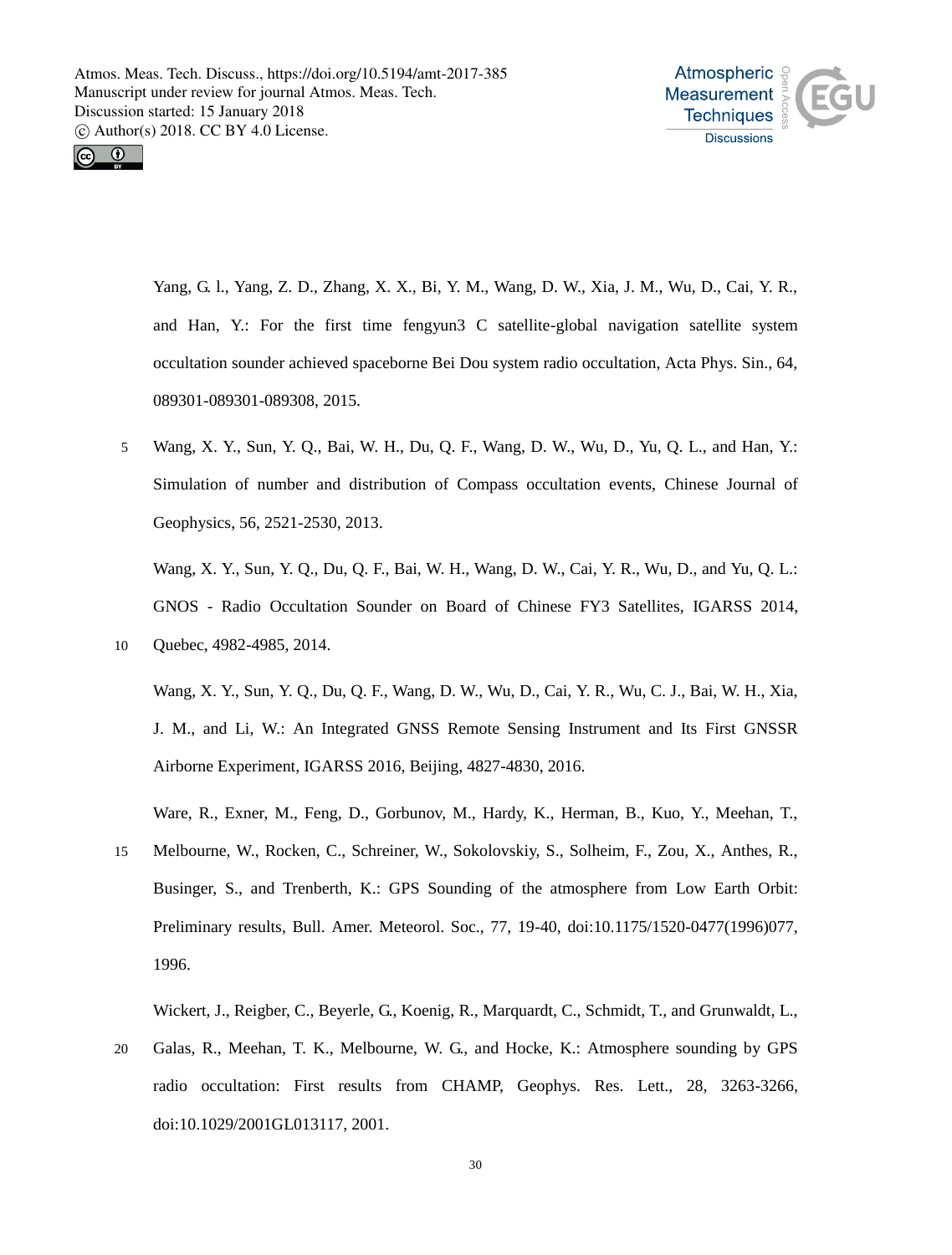



Wickert, J., Beyerle, G., Hajj, G. A., Schwieger, V., and Reigber, C.: GPS radio occultation with CHAMP: Atmospheric profiling utilizing the space-based single difference technique, Geophys. Res. Lett., 29, 28-1–28-4, doi:10.1029/2001GL013982, 2002.

Wickert, J.: Amplitude variations in GPS signals as a possible indicator of ionospheric 5 structures, Geophysical Research Letters, 31, 10.1029/2004gl020607, 2004.

Wickert, J., Beyerle, G., Koenig, R., Heise, S., Grunwaldt, L., Michalak, G., Reigber, C., and Schmidt, T.: GPS radio occultation with CHAMP and GRACE: A first look at a new and promising satellite configuration for global atmospheric sounding, Ann. Geophys., 23, 653-658, doi:10.5194/angeo-23-653-2005, 2005.

- 10 Sun Y. Q., Liu C. L., Du Q. F., Wang X. Y., Bai W. H., Kirchengast G., Xia J. M., Meng X. G., Wang D. W., Cai Y. R., Zhao D. Y., Wu C. J., Li W., Liu C.: Global Navigation Satellite System Occultation Sounder II (GNOS II), IGARSS 2017, Fort Worth, in press, 2017. Xiong, C., Lu, C., Zhu, J., and Ding, H.: Orbit determination using real tracking data from FY3C-GNOS, Advances in Space Research, 60, 543-556, 2017.
- 15 Yang, G. L., Sun Y. Q., Bai, W. H., Zhang, X. X., Liu, C. L., Meng, X. G., Bi, Y. M., Wang, D. W., Zhao, D. Y.: Validation results of NmF2 and hmF2 derived from ionospheric density profiles of GNOS on FY-3C Satellite, Science China Technological Sciences, 59, 183–190, doi: 10.1007/s11431-015-5920-2, 2017.

Yue, X., Schreiner, W. S., Zeng, Z., Kuo, Y. H., and Xue, X.: Case study on complex sporadic E

20 layers observed by GPS radio occultations, Atmospheric Measurement Techniques, 8, 225-236, 10.5194/amt-8-225-2015, 2015.

Zhao, Q., Wang, C., Guo, J., Yang, G., Liao, M., Ma, H., and Liu, J.: Enhanced orbit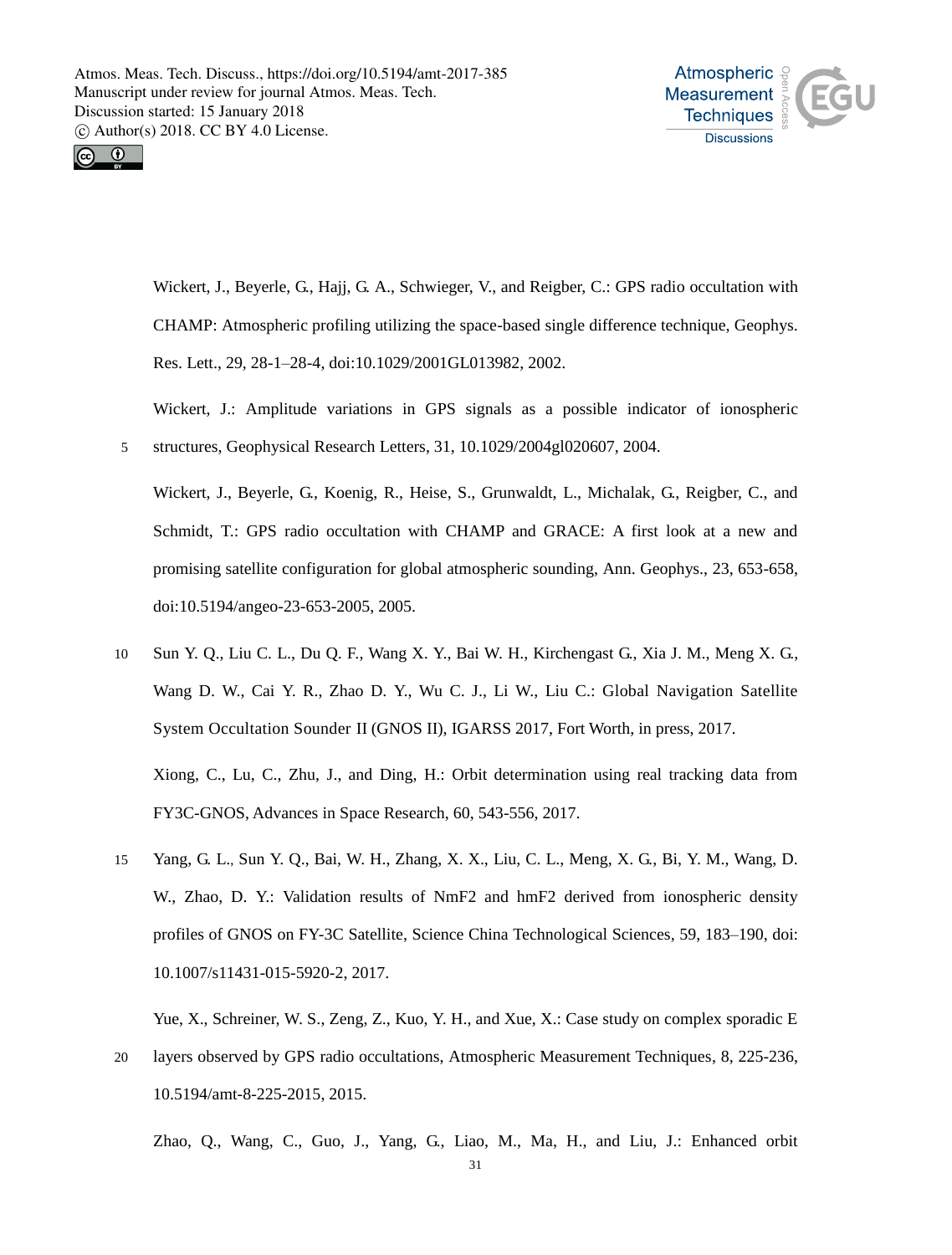



determination for BeiDou satellites with FengYun-3C onboard GNSS data, GPS Solutions, 21,

1179-1190, 2017.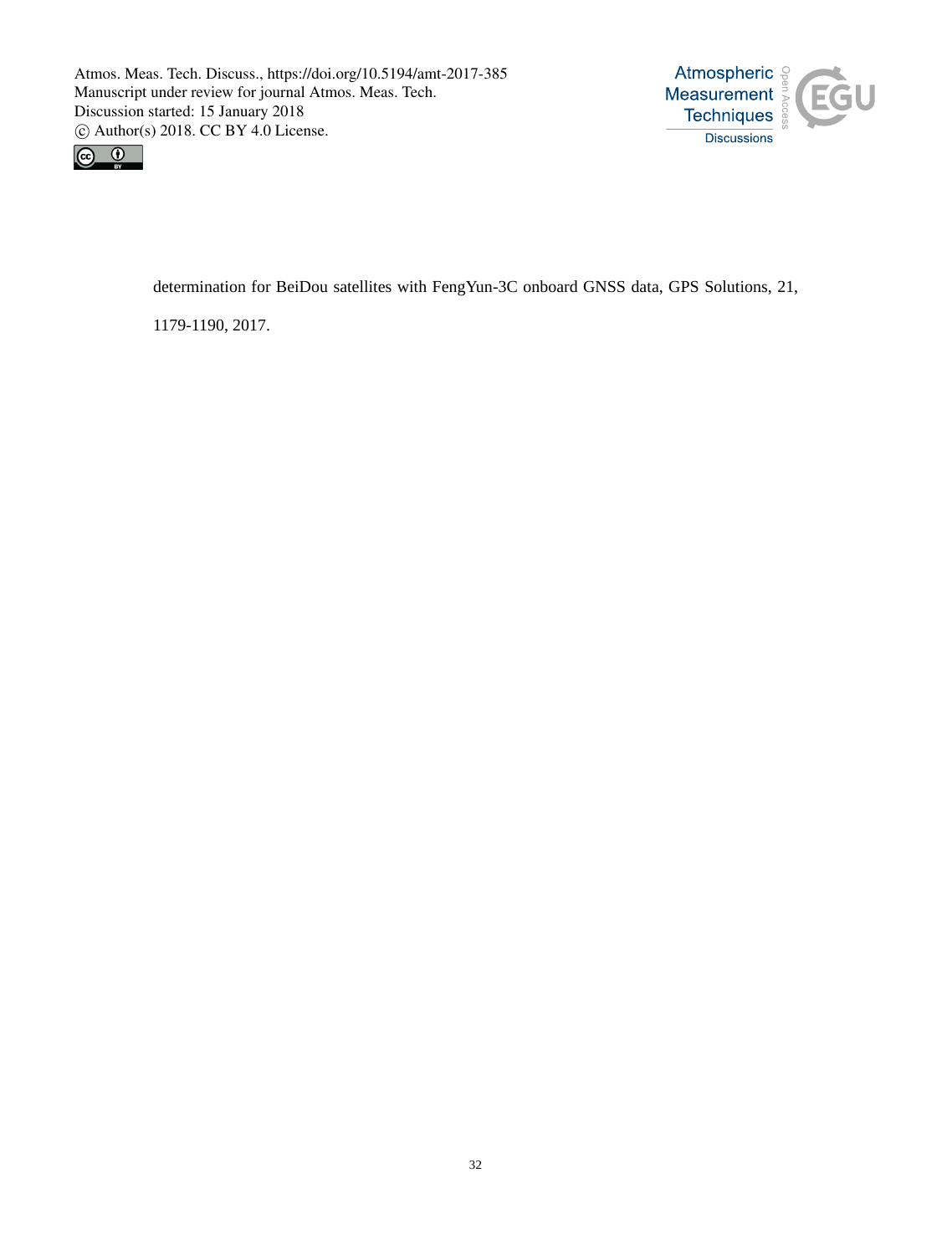



**Table 1.** Main parameters of the FY-3C GNOS instrument. (Source: Bai et al., 2014; Liao et al., 2016)

| <b>Parameters</b>                      | Content                                                                                                     |
|----------------------------------------|-------------------------------------------------------------------------------------------------------------|
| <b>GNSS</b> signals                    | GPS L1, L2; BDS B1, B2                                                                                      |
| <b>Channel numbers</b>                 | Positioning: 8; Occultation: 6 (GPS) 4 (BDS)                                                                |
| <b>Sampling rate</b>                   | Positioning & ionosphere occultation: 1 Hz<br>Atmosphere occultation: Close loop 50 Hz,<br>Open loop 100 Hz |
| <b>Output observations</b>             | Type: L1C/A, L2C, L2P/ B1I, B2I<br>Contents: Pseudo-range/carrier phase/SNR                                 |
| <b>Clock stability</b>                 | $1 \times 10^{-12}$ (1 sec Allan)                                                                           |
| The peak gain of occultation antenna   | 10 dBi (azimuth $\pm 35$ °, horizontal $\pm 7.5$ °)                                                         |
| <b>Pseudo-range precision</b>          | $\leq$ 30 cm                                                                                                |
| <b>Carrier-phase precision</b>         | $\leq$ 2 mm                                                                                                 |
| <b>Real-time positioning precision</b> | $\leq 10 \text{ m}$                                                                                         |
| <b>Total weight</b>                    | $\leq$ 14 kg                                                                                                |
| <b>Total power</b>                     | $<$ 40 W                                                                                                    |
| <b>Equivalent noise temperature</b>    | 250 K                                                                                                       |
| Signal bandwith                        | GPS P code 20.46 MHz<br><b>BDS 4.092 MHz</b>                                                                |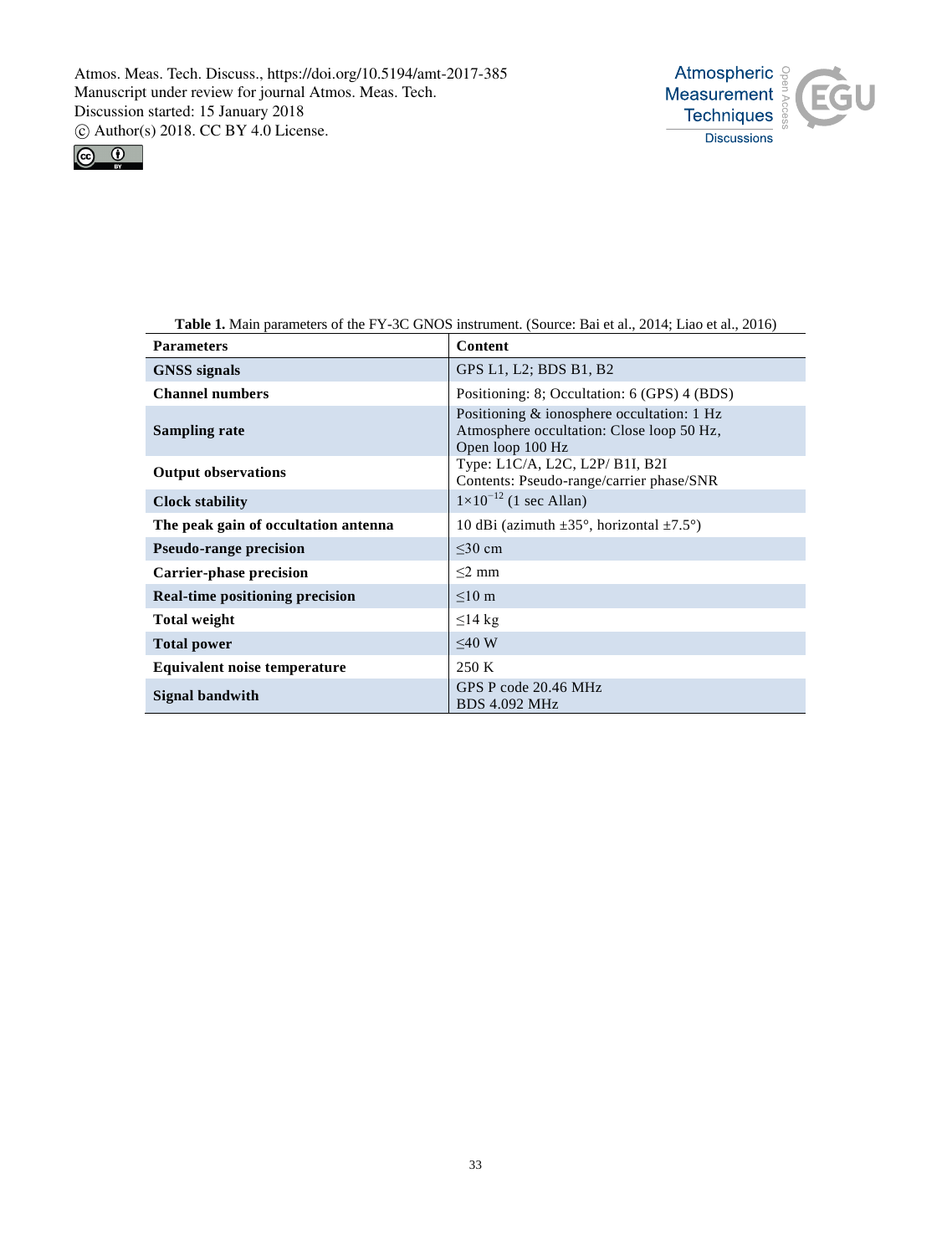



# **Figure captions**

**Figure 1.** Timeline of FY-3 series satellites. The FY-3 series satellites are the Chinese second generation polar-orbiting meteorological satellites including AM, PM, EM and Rainfall types of satellites, which have been/will be launched in three batches. (Source: Sun et al., 2017)

5

**Figure 2.** Design (functional block diagram) of GNOS instrument. (Source: Du et al., 2016)

**Figure 3.** Overview diagram of the elements of the FY-3C GNOS mission and its data processing and data product levels, from raw data (Level-0) down to retrieved atmospheric and ionospheric 10 profiles (Level-2).

**Figure 4.** Distribution of the FY3 C-GNOS radio occultation events on 2 October 2013. There were 94 rising BDS RO events (up-looking red triangle), 90 setting BDS RO events (down-looking red triangle), 287 rising GPS RO events (up-looking blue triangle), and 256 setting GPS RO events 15 (down-looking blue triangle). (Source: Wang et al., 2015)

- **Figure 5.** Refractivity deviation from the ECMWF reanalysis for FY-3C GNOS GPS (from 1 November to 31 December 2013). The left panel shows the mean bias (black) and the standard deviation (red), and the right panel shows the samples used vs. altitude. (Source: Liao et al., 2016)
- 20 **Figure 6.** Refractivity deviation from the ECMWF reanalysis for FY-3C GNOS BDS. The description is the same as the Figure 5. (Source: Liao et al., 2016)

**Figure 7.** Comparison of NmF2 measurements from GNOS GPS (left panel) / BDS (right panel) occultation and ionosonde data. The linear regression of the absolute NmF2 values was computed 25 using a standard difference technique, in which the black line is y=x, the red line is the fitted regression, Corr. Coef. is the correlation coefficient, Bias is the statistical bias, and Std is the standard deviation. (Source: Dai et al., 2017b)

**Figure 8.** Comparison of the anomaly correlation coefficients of the without-GNOS-RO-data 30 reference case (black line) and the other cases, assimilated GPS GNOS RO data only (red line), and assimilated GPS and BDS GNOS RO data (blue line). The left and right panels show the results of northern and southern hemispheres, respectively.

**Figure 9.** Evaluation score card of GPS and BDS FY-3C GNOS RO data assimilation effects on the 35 GRAPES forecast model.

**Figure 10.** Comparison of average NmF2 values from 17 ionosonde stations and GNOS ionosphere data in the region of magnetic inclinations between  $40^{\circ}$  and  $80^{\circ}$  in the northern hemisphere. (Source: Dai et al., 2017b)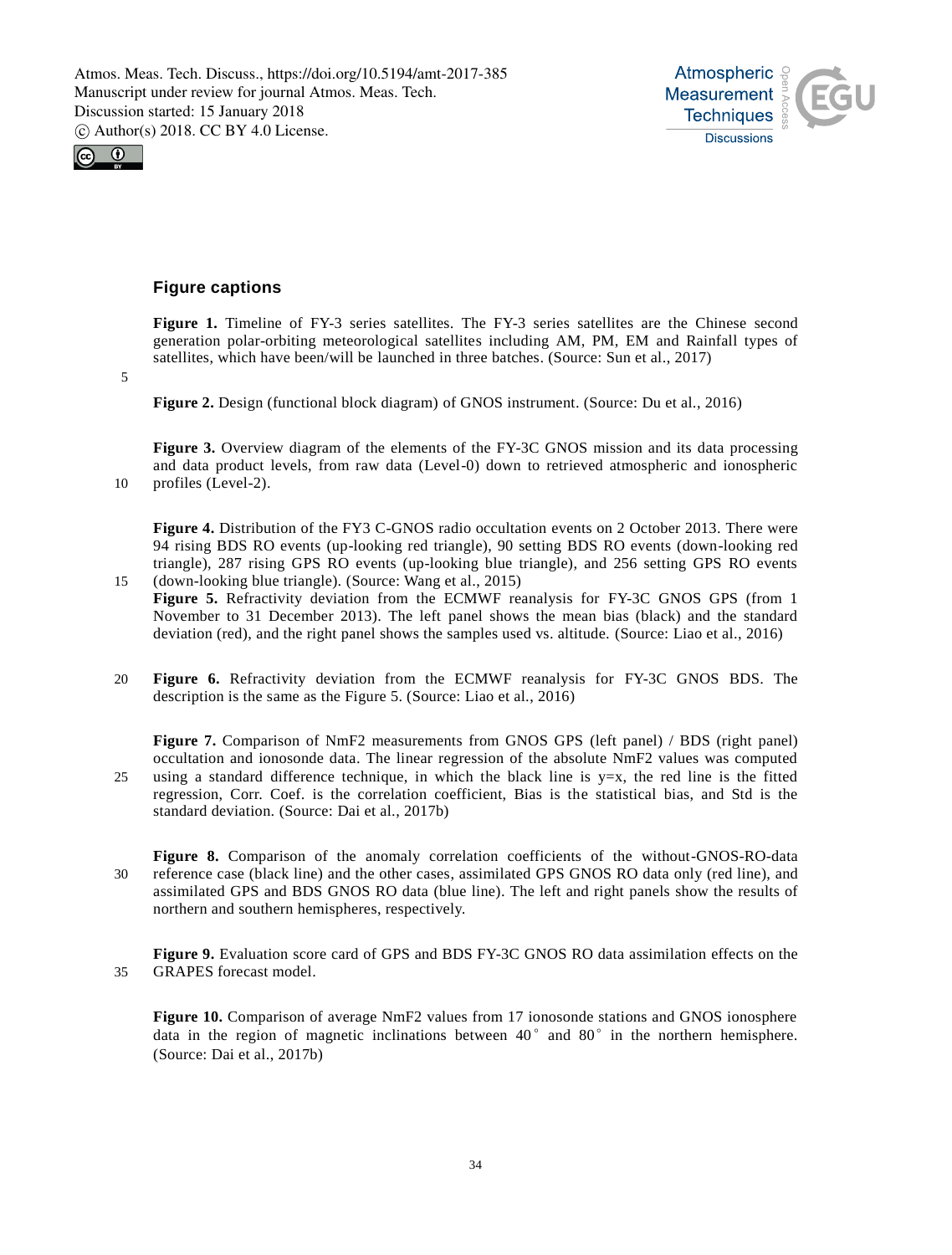





**Figure 1.** Timeline of FY-3 series satellites. The FY-3 series satellites are the Chinese second generation polar-orbiting meteorological satellites including AM, PM, EM and Rainfall types of satellites, which have been/will be launched in three batches. (Source: Sun et al., 2017)

5





10 **Figure 2.** Design (functional block diagram) of GNOS instrument. (Source: Du et al., 2016)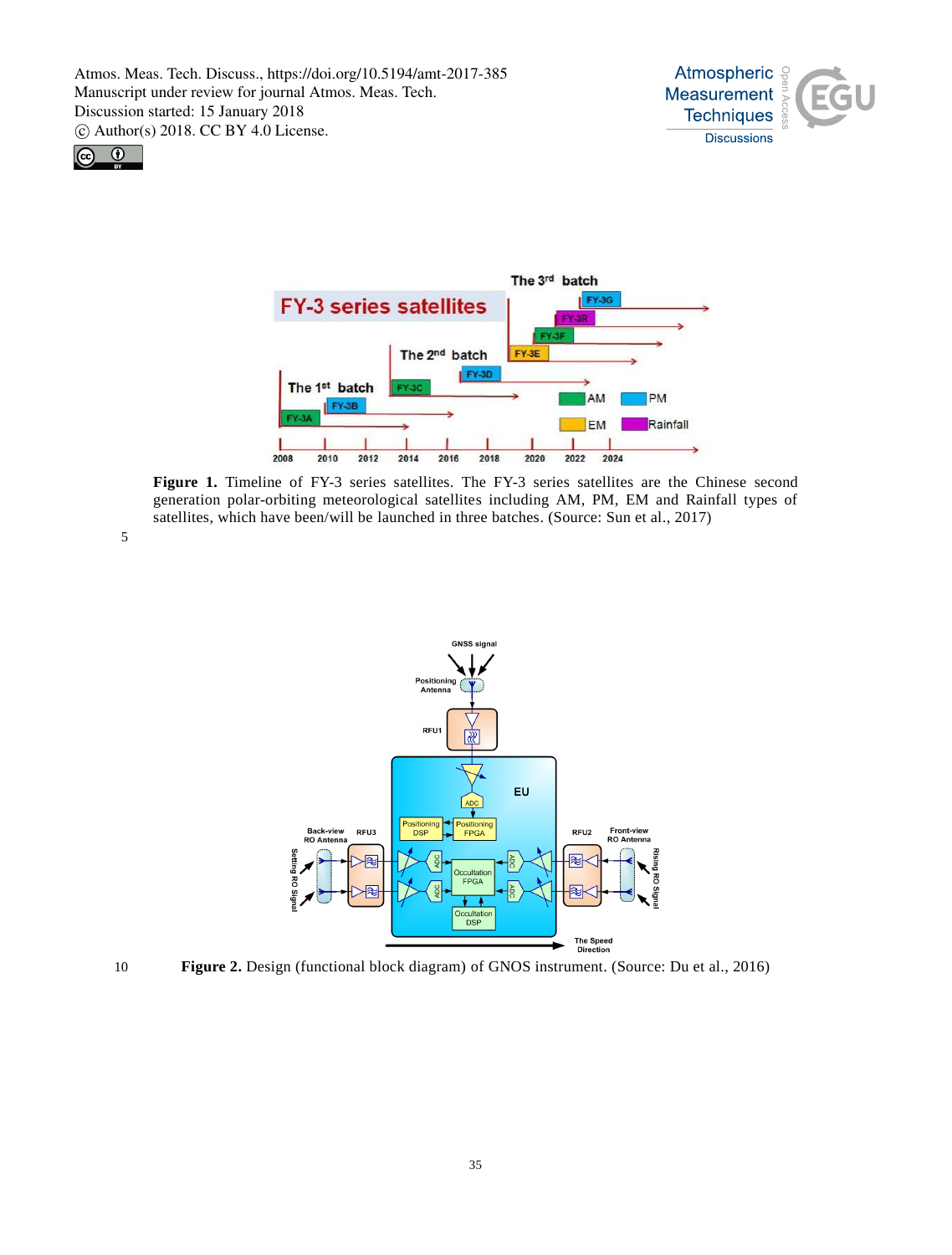





**Figure 3.** Overview diagram of the elements of the FY-3C GNOS mission and its data processing and data product levels, from raw data (Level-0) down to retrieved atmospheric and ionospheric 5 profiles (Level-2).



**Figure 4.** Distribution of the FY3 C-GNOS radio occultation events on 2 October 2013. There were 94 rising BDS RO events (up-looking red triangle), 90 setting BDS RO events (down-looking red 10 triangle), 287 rising GPS RO events (up-looking blue triangle), and 256 setting GPS RO events (down-looking blue triangle). (Source: Wang et al., 2015)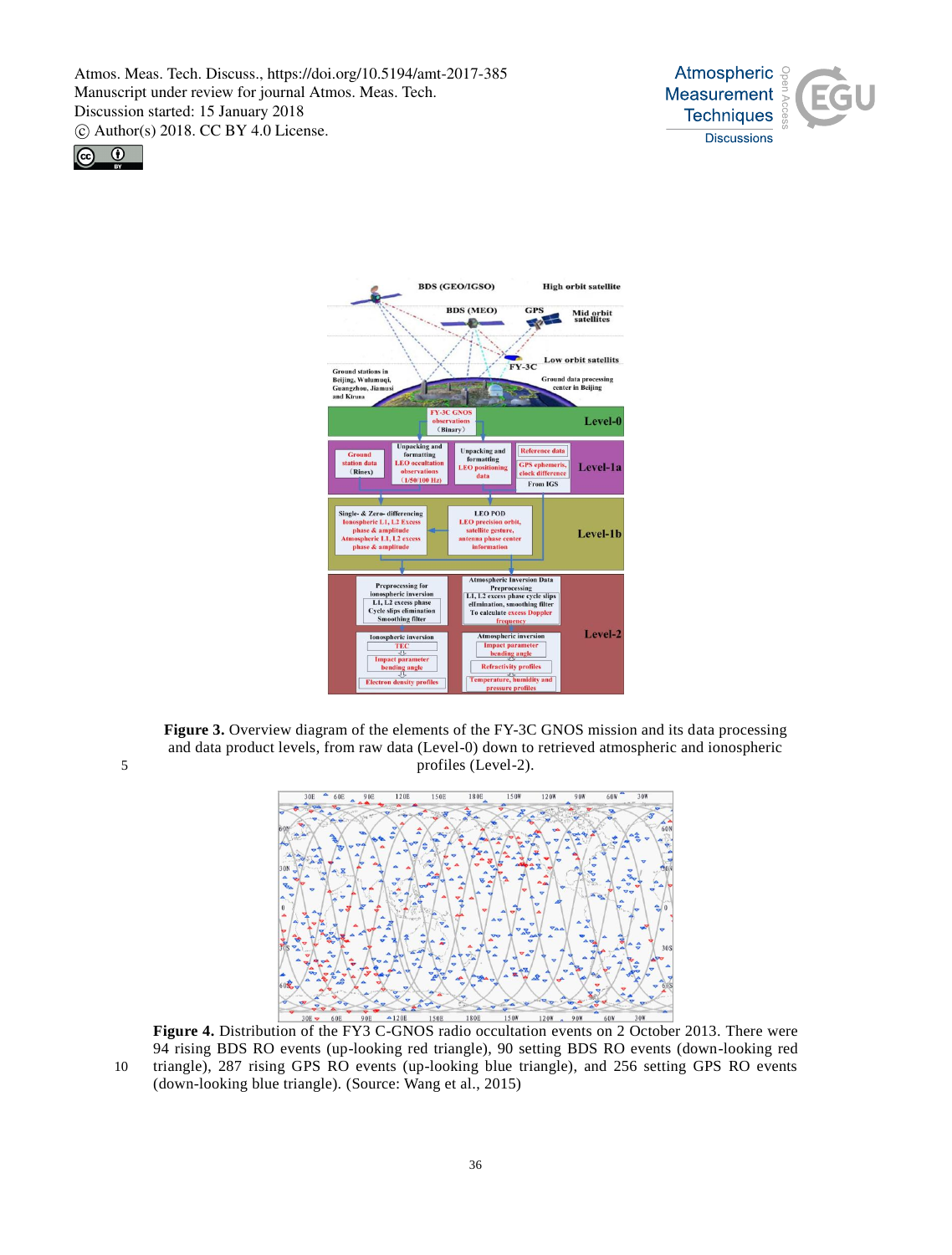





**Figure 5.** Refractivity deviation from the ECMWF reanalysis for FY-3C GNOS GPS (from 1 November to 31 December 2013). The left panel shows the mean bias (black) and the standard 5 deviation (red), and the right panel shows the samples used vs. altitude. (Source: Liao et al., 2016)



**Figure 6.** Refractivity deviation from the ECMWF reanalysis for FY-3C GNOS BDS. The 10 description is the same as the Figure 5. (Source: Liao et al., 2016)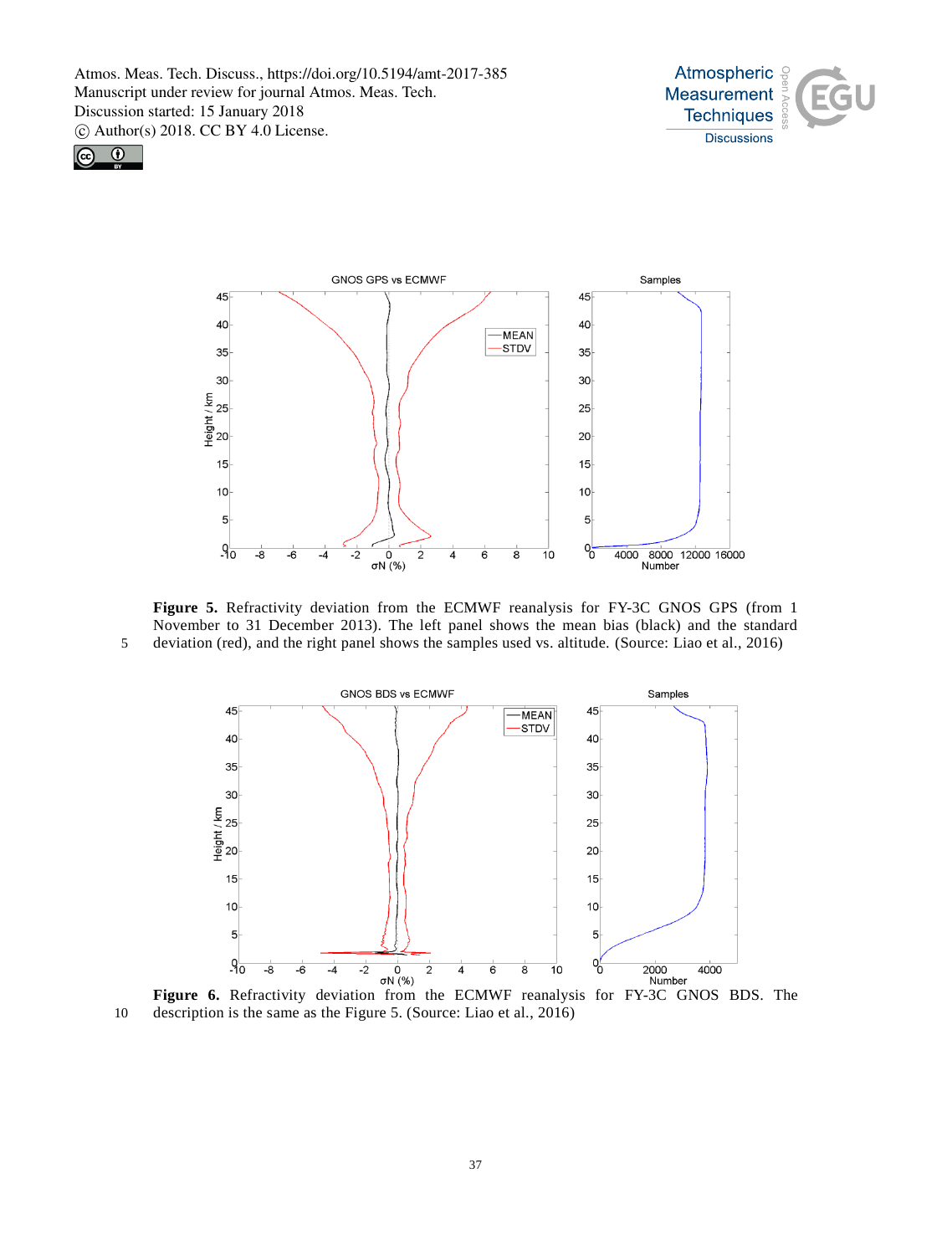





**Figure 7.** Comparison of NmF2 measurements from GNOS GPS (left panel) / BDS (right panel) occultation and ionosonde data. The linear regression of the absolute NmF2 values was computed 5 using a standard difference technique, in which the black line is  $y=x$ , the red line is the fitted regression, Corr. Coef. is the correlation coefficient, Bias is the statistical bias, and Std is the standard deviation. (Source: Dai et al., 2017b)



10 **Figure 8.** Comparison of the anomaly correlation coefficients of the without-GNOS-RO-data reference case (black line) and the other cases, assimilated GPS GNOS RO data only (red line), and assimilated GPS and BDS GNOS RO data (blue line). The left and right panels show the results of northern and southern hemispheres, respectively.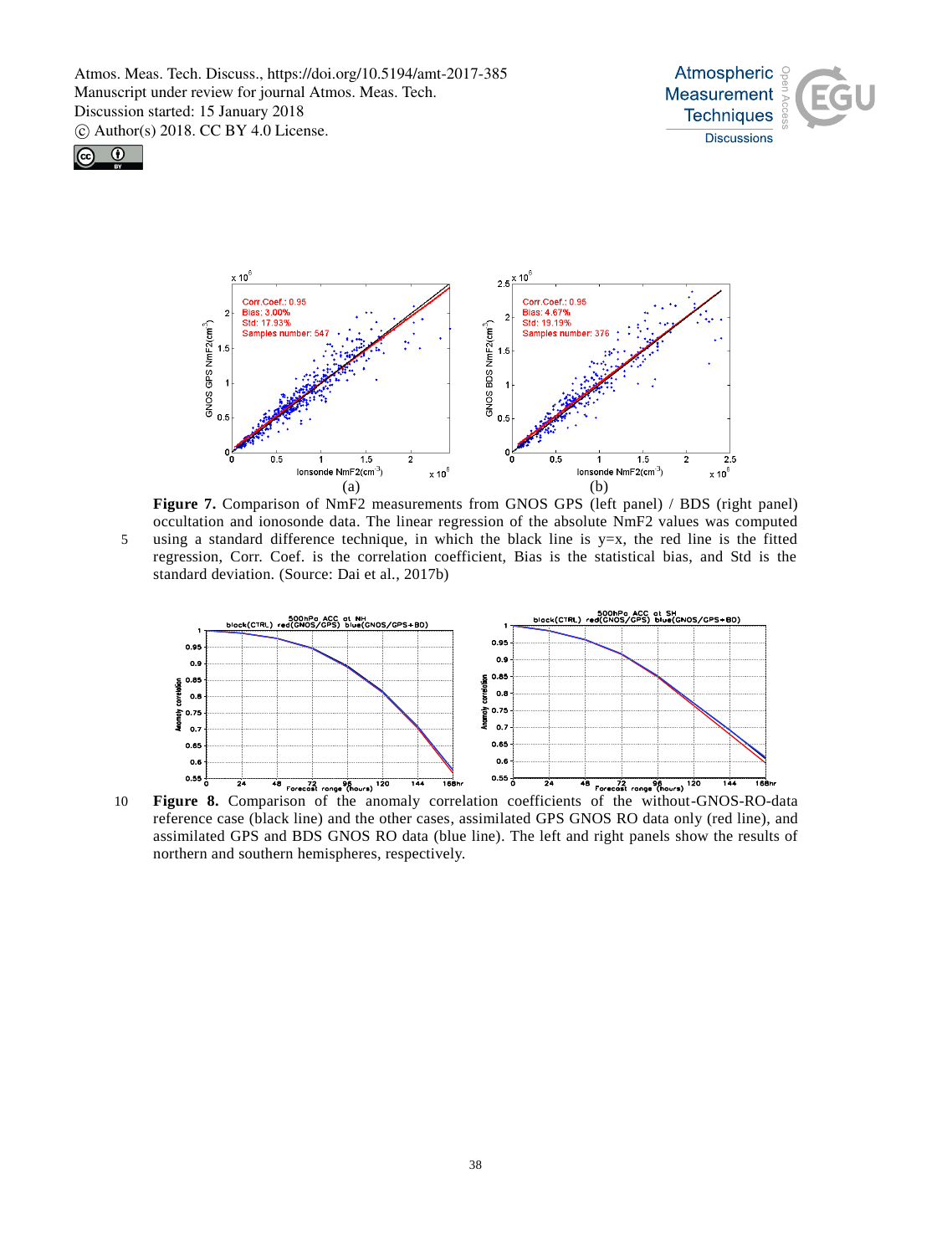





**Figure 9.** Evaluation score card of GPS and BDS FY-3C GNOS RO data assimilation effects on the GRAPES forecast model.

5